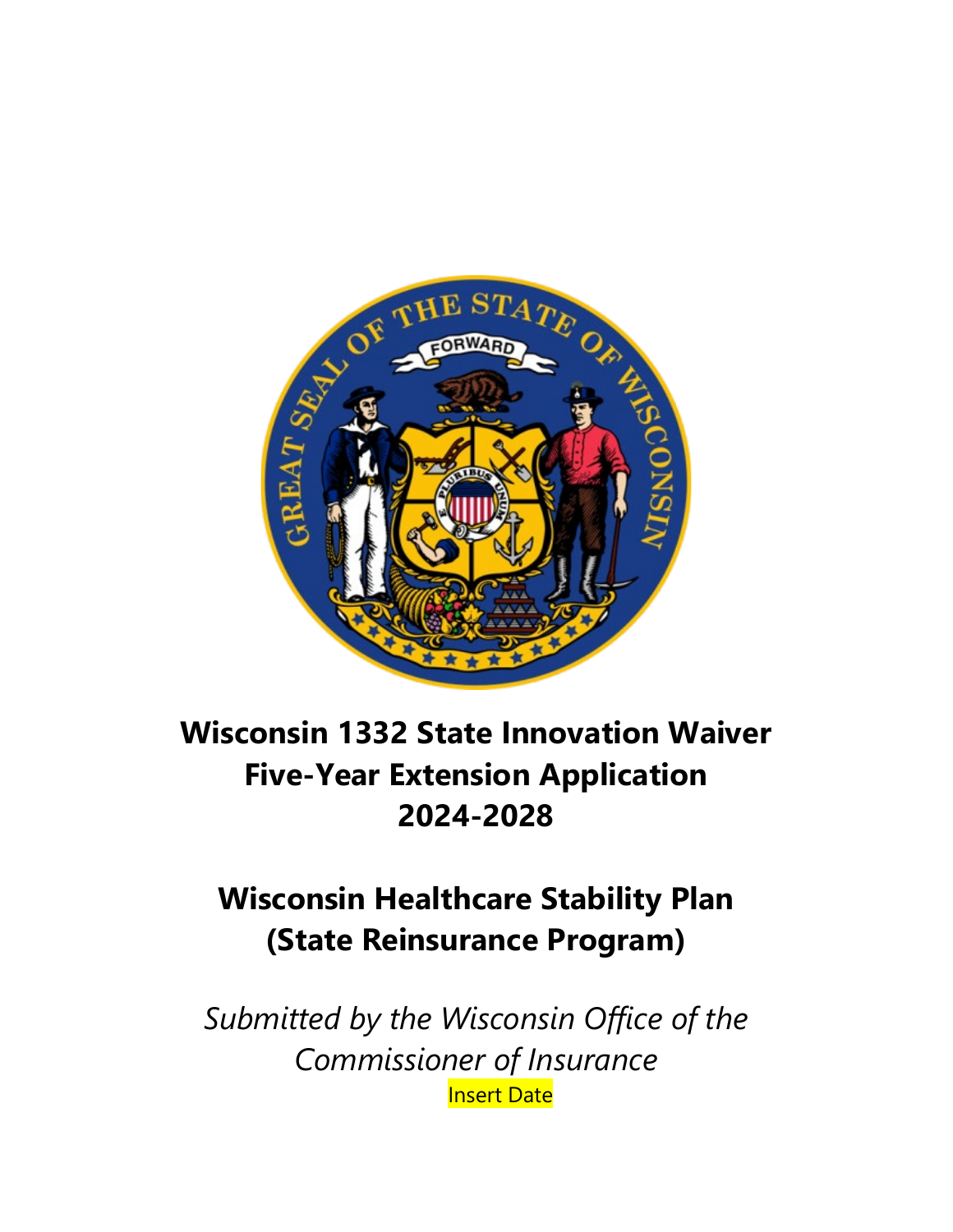# **Contents**

# **Attachments**

Attachment I: Reporting template for data on common conditions, prescription drugs, and care management strategies

Attachment II: Wakely Section 1332 State Innovation Waiver Extension Actuarial and Economic Analysis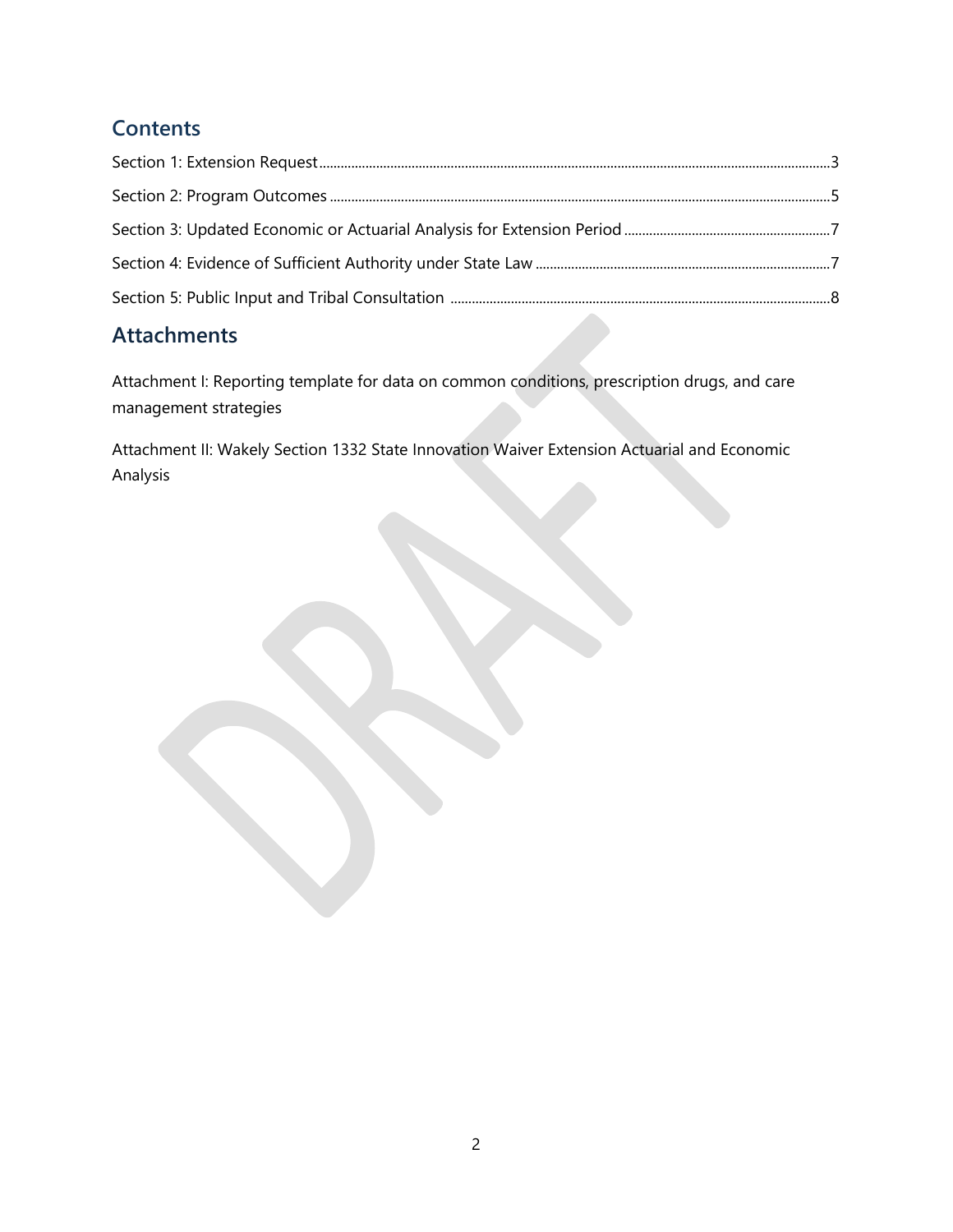# <span id="page-2-0"></span>**Section 1: Extension Request**

*A detailed description of the extension request, including the desired time period for the extension. The state must confirm there are no changes to the current waiver plan for the new waiver period that are otherwise not allowable under the state's STCs, or that could impact any of the section 1332 statutory guardrails or program design.*

#### **Waiver Request and Timeframe**

The State of Wisconsin, through the Office of the Commissioner of Insurance, submits this 1332 State Innovation Waiver (1332 waiver) extension request to the Centers for Medicare & Medicaid Services (CMS) in the United States Department of Health and Human Services (HHS), and the Department of Treasury (DOT). Currently, Section 1312(c)(1) of the Affordable Care Act (ACA) is waived for years 2019 through 2023 to allow the state to implement a state-based reinsurance program: Wisconsin Healthcare Stability Plan (WIHSP). To allow for the continued operation of WIHSP, this 1332 waiver extension request is for an additional five-year period beginning January 1, 2024 and ending December 31, 2028.

In accordance with Wis. Stat. § 601.83 (1) (a), OCI requests the 1332 waiver extension without substantiative change. The extended timeframe is the only change to the existing 1332 waiver. Additionally, the waiver extension will continue to abide by the Specific Terms and Conditions set forth by CMS, adhere to the guardrails established by Section 1332, as well as principles laid out in guidance from CMS, and will not affect other provisions of the ACA.

### **Wisconsin Healthcare Stability Plan Overview**

#### **Background**

On February 27, 2018, bipartisan legislation was signed into law establishing WIHSP. The new law, 2017 Wisconsin Act 138 ("Act 138"), set forth the operational structure for WIHSP, contingent upon an approved 1332 waiver. In July 2018, Wisconsin received 1332 waiver approval, effective January 1, 2019.

WIHSP is funded with both federal pass-through dollars and state general purpose revenue (GPR). The state appropriation is sum sufficient, meaning the state pays the difference between the federal pass-through amount and total WIHSP claims for a given year. As enacted, Act 138 limited total WIHSP funding to \$200 million, unless the Legislature's Joint Finance Committee approved a higher amount. The 2021-23 state budget, signed by Governor Evers in July 2021, increased that amount to \$230 million beginning in 2022. This bipartisan effort to increase funding for the program demonstrates the state's commitment to ensuring WIHSP continues to hold down rates and contribute to affordable health care coverage options in Wisconsin.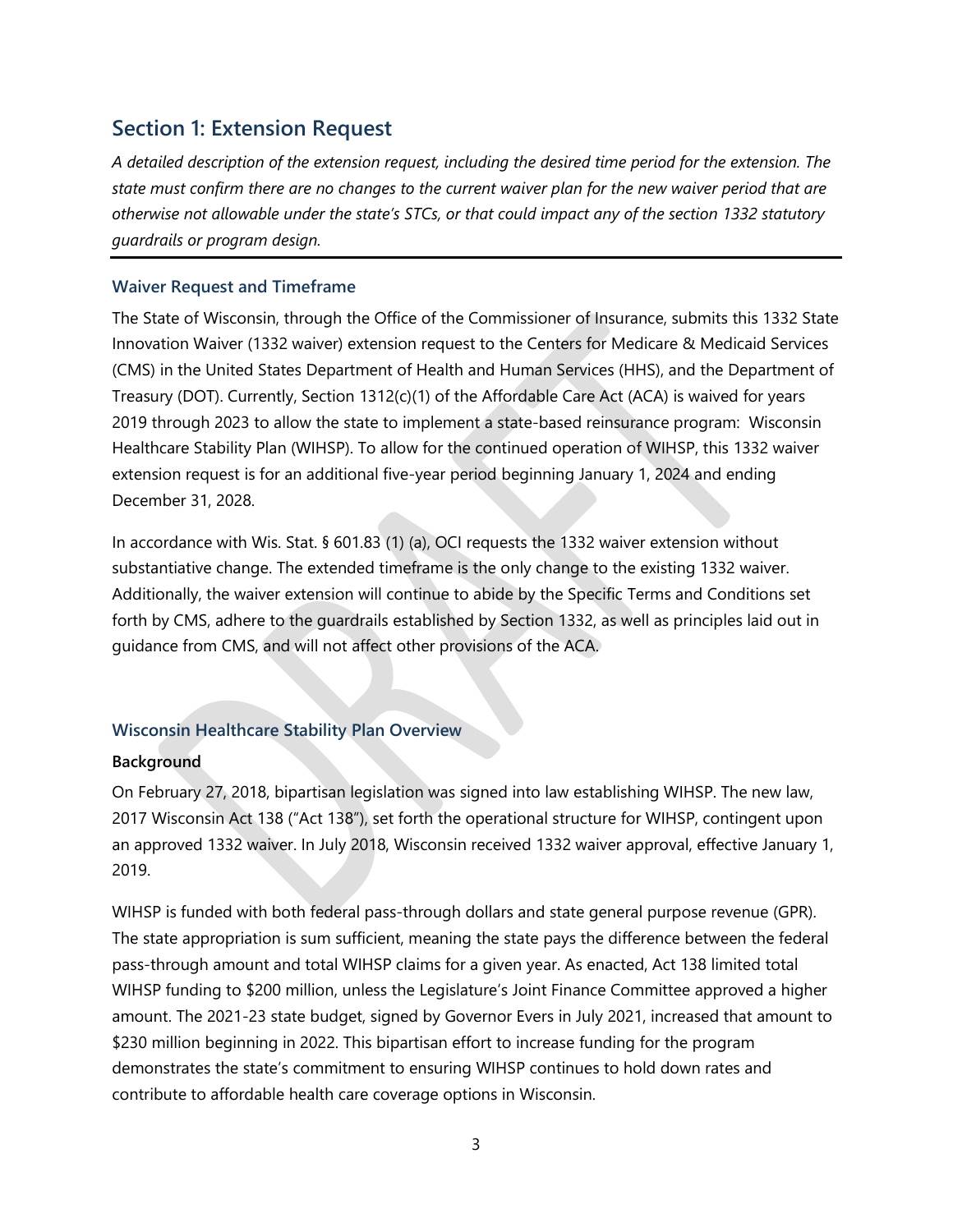Beginning in May 2022, OCI began collecting additional claims data from insurers to better understand the claims costs that the program is offsetting. The data reflects claims experience in the following areas:

- The most common and most costly medical conditions.
- The most common and most costly prescription drugs.
- The care management programs insurers have in place to manage health care costs and utilization.

The template used to collect this data is included as Attachment I to this application.

### **WIHSP Administration**

OCI implements WIHSP within its operating budget. Full-time, permanent staff working at OCI prior to WIHSP were leveraged to implement the program. The WIHSP Administrator is responsible for insurer communications, claims management, audit functions, and federal reporting. OCI's accounting staff disburses payments to insurers. An actuarial firm is engaged for assistance in setting payment parameters, completing pass-through reports, and informing the annual report. Direct OCI support of WIHSP operations allows all federal pass-through dollars, along with state general purpose revenue, to directly fund WIHSP claims and positively impact the market.

Key dates involved in the operation of WIHSP:

- Payment parameters must be established no later than May 15 of the year before the applicable benefit year.
- Final WIHSP claim reports, reflecting EDGE server data, are due to OCI no later than May 15 of the year following the applicable benefit year (payments are made based on these reports).
- WIHSP payment to insurers must occur no later than August 15 following the applicable benefit year.

Payment parameters for plan years 2019 through 2021 were established assuming a \$200 million program, however, WIHSP claims for each of the first two years totaled under \$200 million. To further drive down premium rates for consumers, payment parameters were adjusted from 2019 to 2020 to incorporate lower cost claims and better target the \$200 million funding limit. However, the COVID-19 pandemic resulted in fewer medical procedures and lower than expected claim volume in 2020. WIHSP payment parameters for 2019 through 2023 are indicated below. The 2022 and 2023 payment parameters support a \$230 million program. Total WIHSP claims for years available at the time of application are also included.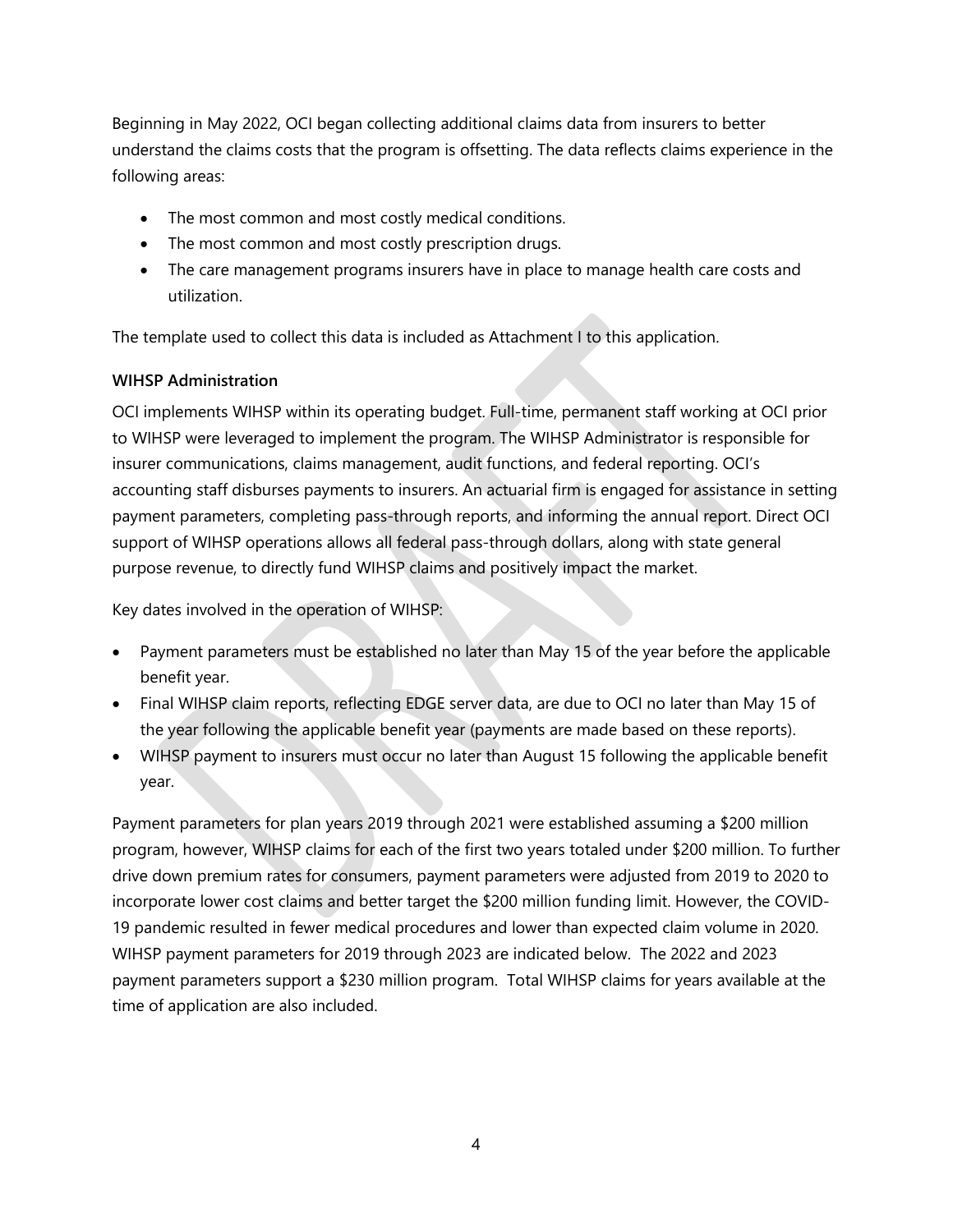|                   |                                 | <b>Total WIHSP</b>  | <b>WIHSP</b>   |  |
|-------------------|---------------------------------|---------------------|----------------|--|
| Year              | <b>Payment Parameters</b>       | <b>Claims Paid</b>  | <b>Maximum</b> |  |
|                   | Attachment Point: \$50,000      |                     |                |  |
| 2019              | Coinsurance Rate: 50%           | \$174,254,353.91    | \$200 Million  |  |
|                   | Reinsurance Cap: \$250,000      |                     |                |  |
|                   | Attachment Point: \$40,000      |                     |                |  |
| 2020              | Coinsurance Rate: 50%           | \$183,483,625.85    | \$200 Million  |  |
|                   | Reinsurance Cap: \$175,000      |                     |                |  |
|                   | Attachment Point: \$40,000      | Not available until |                |  |
| 2021              | Coinsurance Rate: 48%           |                     | \$200 Million  |  |
|                   | Reinsurance Cap: \$175,000      | July 2022           |                |  |
|                   | Attachment Point: \$40,000      | Not available until |                |  |
| 2022              | Coinsurance Rate: 50%           |                     | \$230 Million  |  |
|                   | Reinsurance Cap: \$175,000      | <b>July 2023</b>    |                |  |
|                   | Assumes American Rescue Plan    |                     |                |  |
|                   | Act (ARPA) subsidies are not    |                     |                |  |
|                   | extended into 2023              |                     |                |  |
|                   | Attachment Point: \$40,000      |                     |                |  |
|                   | Coinsurance Rate: 44.81%        |                     |                |  |
| 2023 <sup>1</sup> | Reinsurance Cap: 175,000        | Not available until | \$230 Million  |  |
|                   |                                 | <b>July 2024</b>    |                |  |
|                   | Assumes ARPA subsidies continue |                     |                |  |
|                   | through 2023                    |                     |                |  |
|                   | Attachment Point: \$45,000      |                     |                |  |
|                   | Coinsurance Rate: 50%           |                     |                |  |
|                   | Reinsurance Cap: \$141,685      |                     |                |  |

# <span id="page-4-0"></span>**Section 2: Program Outcomes**

*Preliminary evaluation data and analysis of observable outcomes from the existing waiver program, which includes quantitative or qualitative information on why the state believes the program did or did not meet the statutory guardrails. For example, the state may provide information comparing the originally projected premium reductions or expected claims reimbursements to the actual values of the outcomes observed.*

<span id="page-4-1"></span><sup>&</sup>lt;sup>1</sup> Given the uncertainly around an ARPA extension, OCI is requiring insurers to submit two uniform rate review templates; one assuming ARPA expires at the end of 2022 and the other assuming subsidies continue through 2023. A set of payment parameters was established for each scenario and will be used by insurers when establishing their plan year 2023 rates.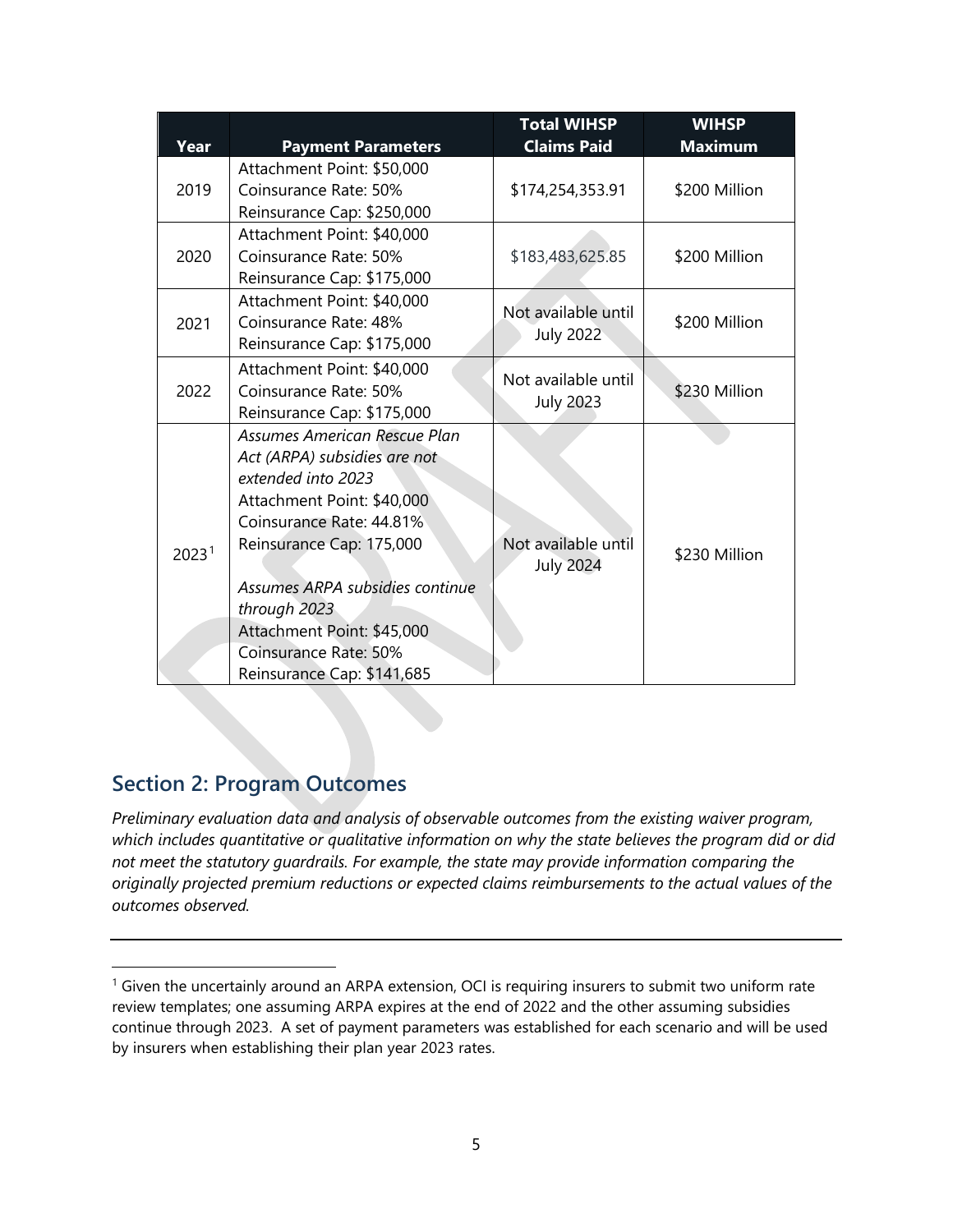#### **Evaluation and Data Analysis & Adherence to the Statutory Guardrails**

Refer to Attachment II: Wakely Section 1332 State Innovation Waiver Extension Actuarial and Economic Analysis

#### **Increased Competition and Consumer Choice**

In addition to premium stability, insurers have re-entered the market and expanded service areas. This has created additional competition and increased consumer choice across the state. In 2022, fifteen insurers are participating in the individual market, with fourteen of those offering coverage on the Federally Facilitated Marketplace (FFM).

Maps reflecting plan years 2019, 2020, 2021, and 2022 are displayed below to demonstrate the increase in the number of insurer options across counties since WIHSP was implemented.



**2022**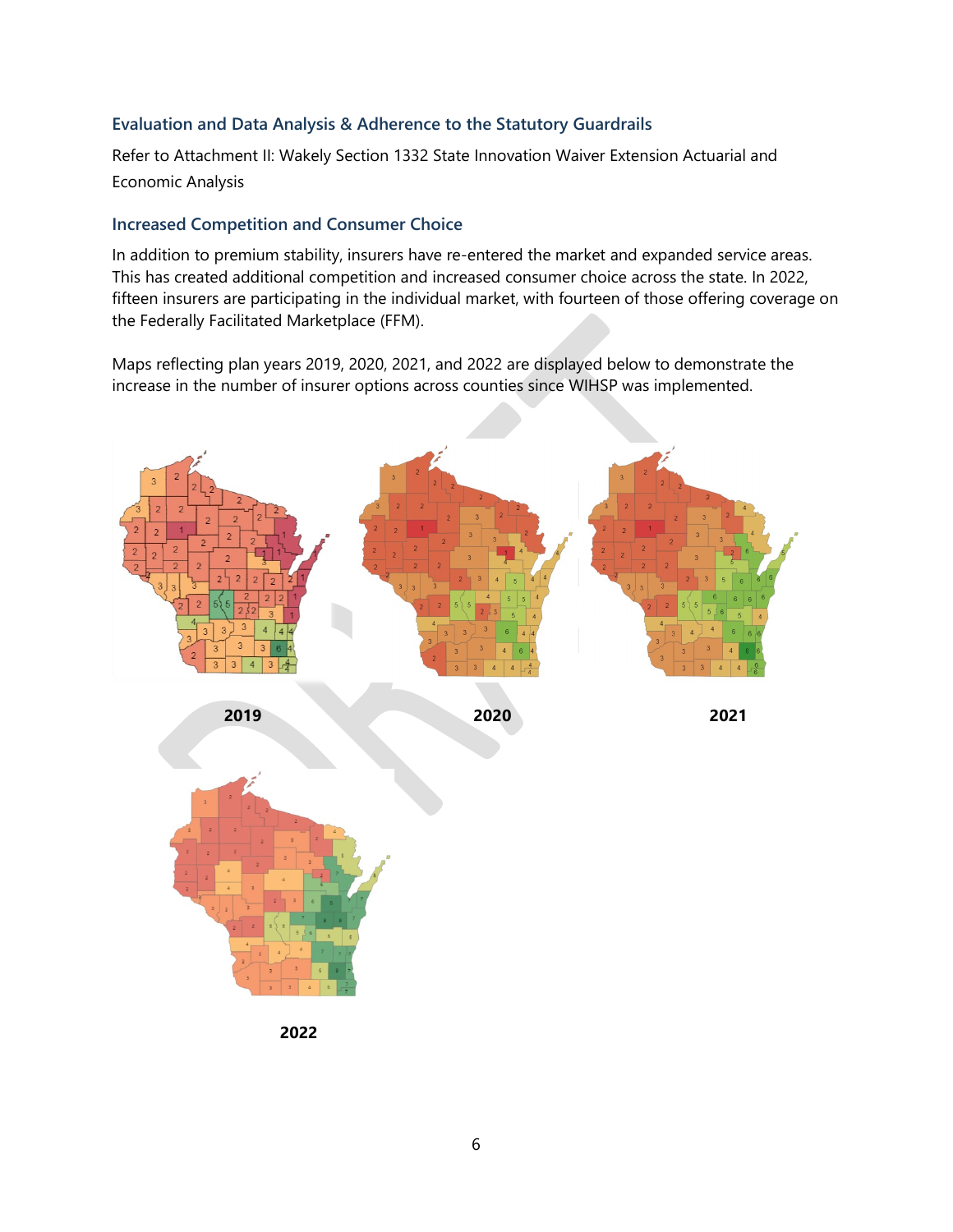# <span id="page-6-0"></span>**Section 3: Updated Economic or Actuarial Analysis for Extension Period**

*Updated economic or actuarial analyses for the extension period, if the state is aware of changes in state law, the state insurance market, or to the waiver program that are allowable under the STCs and impact waiver assumptions and projections, and that the state has not previously shared with the Departments via its reporting requirements.* 

#### **Economic and Actuarial Analysis**

Refer to Attachment II: Wakely Section 1332 State Innovation Waiver Extension Actuarial and Economic Analysis

# <span id="page-6-1"></span>**Section 4: Evidence of Sufficient Authority under State Law**

*Evidence of sufficient authority under state law(s) in order to meet the PPACA section 1332(b)(2)(A) requirement for purposes of pursuing the requested extension.* 

#### **Statutory Authority**

As referenced under Section 1, on February 27, 2018, bipartisan legislation was signed into law establishing WIHSP. The new law, 2017 Wisconsin Act 138 set forth the operational structure for WIHSP, contingent upon an approved 1332 waiver. In July 2018, Wisconsin received 1332 waiver approval, effective January 1, 2019.

The statutory language below, [Wis. Stat. § 601.83 \(1\) \(a\),](https://docs.legis.wisconsin.gov/statutes/statutes/601/vii/83) specifically addresses the ability for OCI to pursue an extension.

**(a)** The commissioner shall administer a state-based reinsurance program known as the healthcare stability plan in accordance with the specific terms and conditions approved by the federal department of health and human services dated July 29, 2018. Before December 31, 2023, the commissioner may not request from the federal department of health and human services a modification, suspension, withdrawal, or termination of the waiver under  $42$ [USC 18052](https://docs.legis.wisconsin.gov/document/usc/42%20USC%2018052) under which the healthcare stability plan under this subchapter operates unless legislation has been enacted specifically directing the modification, suspension, withdrawal, or termination. **Before December 31, 2023, the commissioner may request renewal, without substantive change, of the waiver under [42 USC 18052](https://docs.legis.wisconsin.gov/document/usc/42%20USC%2018052) under which the health care stability plan operates in accordance with s. [20.940 \(4\)](https://docs.legis.wisconsin.gov/document/statutes/20.940(4)) unless legislation has been enacted that is contrary to such a renewal request. The commissioner shall comply with applicable timing in and requirements of s. [20.940.](https://docs.legis.wisconsin.gov/document/statutes/20.940)** 

[Wis. Stat. § 601.83 \(1\) \(h\),](https://docs.legis.wisconsin.gov/statutes/statutes/601/vii/83) initially capped WIHSP at \$200 million all funds, unless the Joint Finance Committee increased the amount upon the Commissioner's request. In 2021, the statute was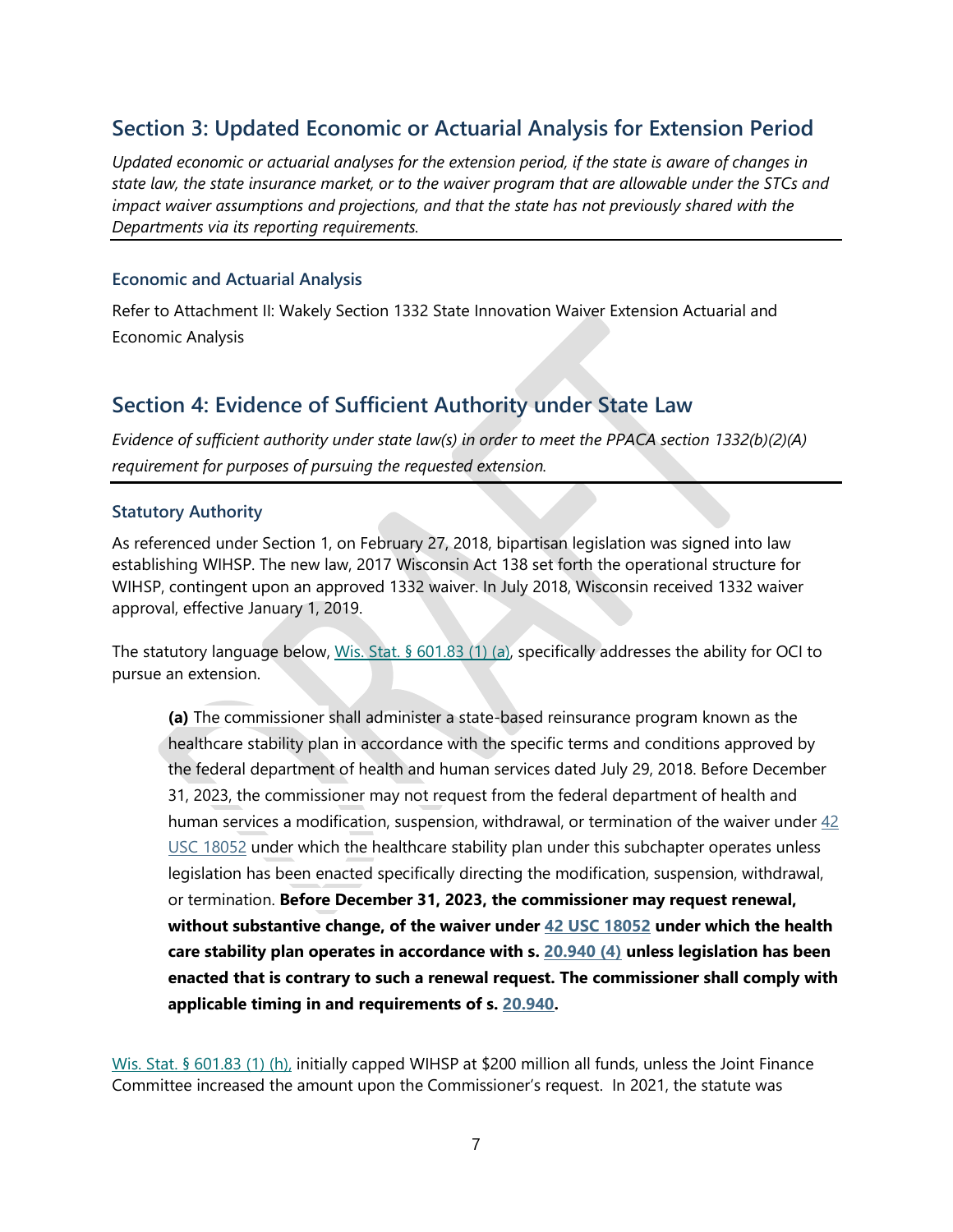amended to add Wis. Stat. [§ 601.83 \(1\) \(hm\),](https://docs.legis.wisconsin.gov/statutes/statutes/601/vii/83) to increase the WIHSP funding limit to \$230 million from all funding sources, starting in 2022.

Statutory references related to WIHSP are noted and linked below.

Healthcare stability plan administration **[Wis. Stat. § 601.83](https://docs.legis.wisconsin.gov/statutes/statutes/601/vii/83)** 

Accounting, reports, and audits **[Wis. Stat. § 601.85](https://docs.legis.wisconsin.gov/statutes/statutes/601/vii/85)** 

Legislative authorization and oversight of requests to federal government **[Wis. Stat. § 20.940 \(4\)](https://docs.legis.wisconsin.gov/statutes/statutes/20/x/940)**

Administrative rule governing WIHSP: Chapter INS 19, Wis. Admin. Code. [https://docs.legis.wisconsin.gov/code/admin\\_code/ins/19](https://docs.legis.wisconsin.gov/code/admin_code/ins/19)

# <span id="page-7-0"></span>**Section 5: Public Input and Tribal Consultation**

*An explanation and evidence of the process to ensure meaningful public input on the extension request, which must include:* 

- *a. For a state with one or more Federally-recognized Indian tribes within its borders, providing a separate process for meaningful consultation with such tribes, and providing written evidence of the state's compliance with this requirement;*
- *b. Publicly posting the submitted LOI on the state's website to ensure that the public is aware that the state is contemplating a waiver extension request; and*
- *c. Publicly posting the waiver extension application on the state's website upon its submission of the waiver extension application to the Departments.*

*The state does not have to meet all of the public notice requirements specified for new waiver applications in 31 C.F.R. § 33.112 and 45 C.F.R. § 155.1312 (e.g., holding two public hearings and providing a 30-day comment period) to fulfill paragraph (5) above. However, the state must ensure and demonstrate there was an opportunity for meaningful public input on the extension request. For example, the state may choose to hold one public hearing or provide an amended or shorter comment period, or some combination of both. If the state holds one public hearing, it can use its annual public forum for the dual purposes of gathering input on the existing waiver as well as the extension application request.*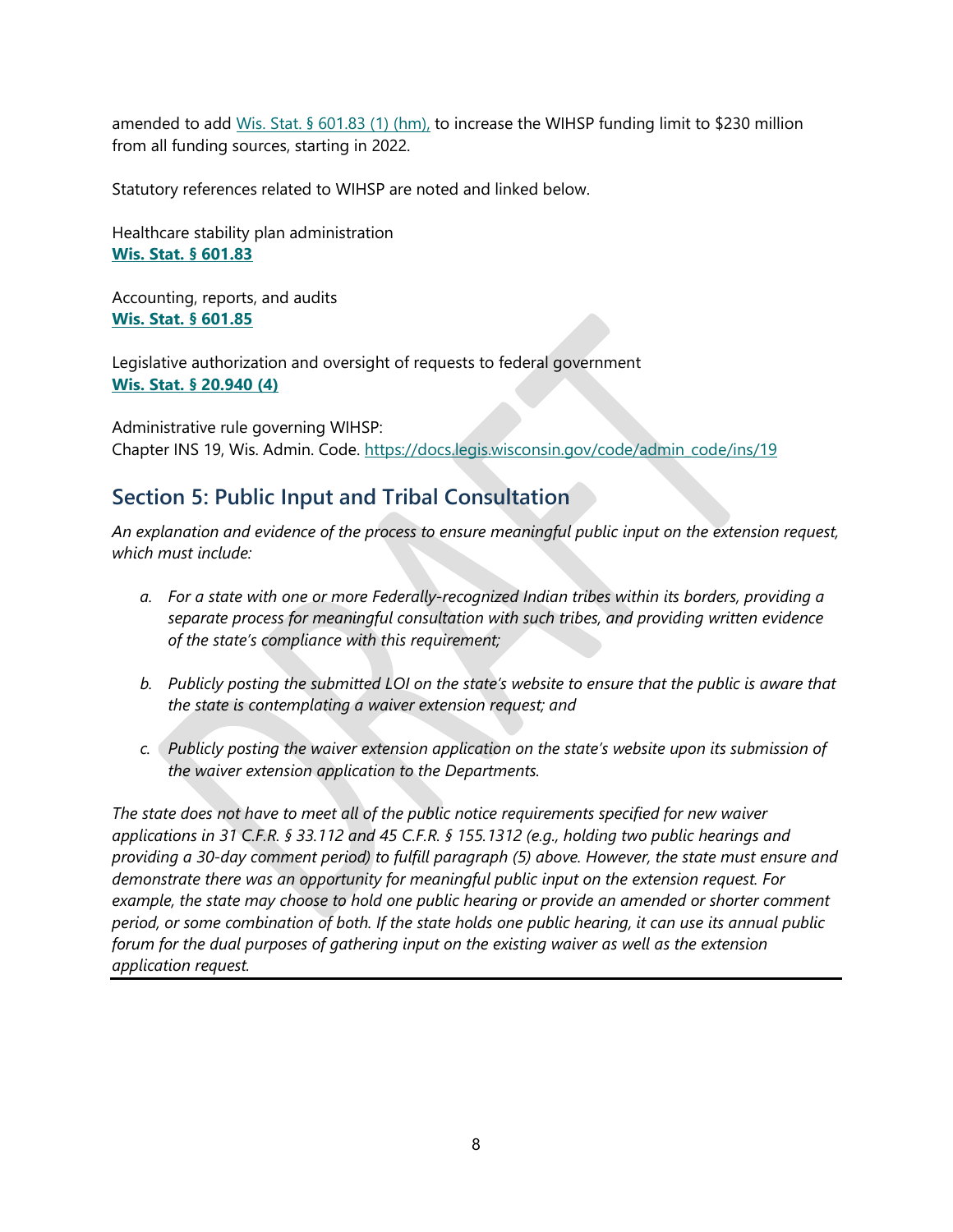#### **1332 Waiver Extension Hearing and Public Comment Period**

As required, the Letter of Intent is posted on the OCI website: [https://oci.wi.gov/Documents/AboutOCI/WIHSP\\_LOI\\_1332WaiverExtension\\_6.1.21.pdf](https://oci.wi.gov/Documents/AboutOCI/WIHSP_LOI_1332WaiverExtension_6.1.21.pdf)

The draft waiver extension application was posted to the OCI website on May 23, 2022. A public notice for a joint hearing on the extension application and the WIHSP annual form, as well as a 30 day comment period on the application, was posted to the OCI website on May 23, 2022. The notice was also distributed to anyone who is signed up to receive OCI meeting notifications via email and was physically posted to the OCI official open meetings bulletin board located in the lobby of the office building, as well as to the Wisconsin Public Meetings, Notices, & Minutes website [https://publicmeetings.wi.gov/.](https://publicmeetings.wi.gov/) The following language is included on all of our meeting notices: "If you need special accommodations due to a disability, please call the OCI contact person on this notice. For the hearing impaired, call 711 and give them the OCI contact person's number as listed in this notice."

#### **Hearing and Comment Period Summary**

NOTE: This section will be completed following the public hearing scheduled for July 6, 2022.

#### **Tribal Consultation**

NOTE: This section will be completed following the tribal consultation scheduled for June 7, 2022.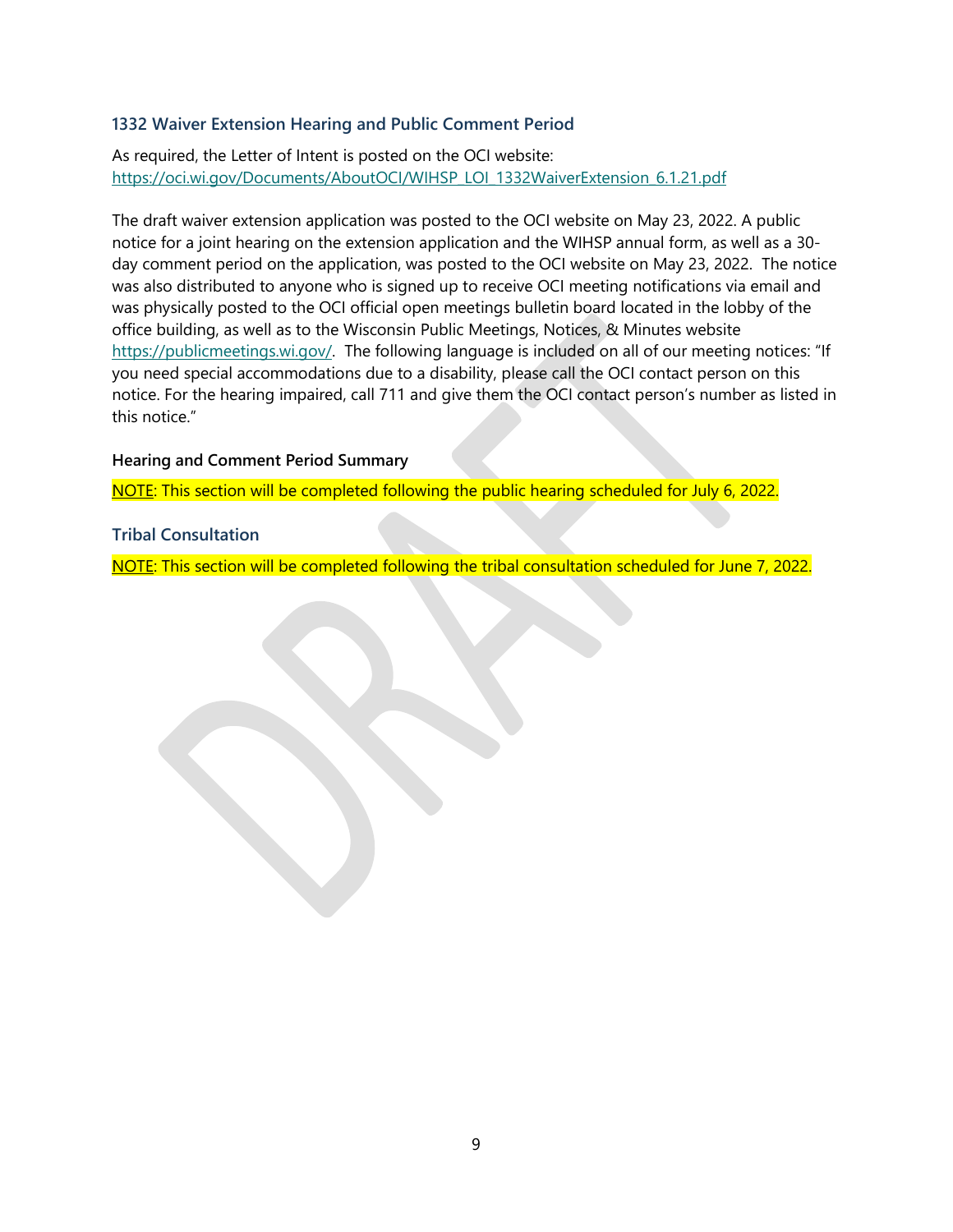#### **Wisconsin Health Care Stability Plan Most Common and Most Costly Conditions**





Madison, WI 53707-7873 (OCI 46-011)

**Company Name**

#### **Table 1a. Ten Most Common ICD-10 Primary Diagnosis Categories Among Enrollees with Claims Reimbursed by WIHSP\***

| Rank         | .<br>Diagnosis Category** | <b>Description of Category***</b> | <b>Total Number of Enrollees****</b> | Total Paid Claims***** |
|--------------|---------------------------|-----------------------------------|--------------------------------------|------------------------|
|              |                           |                                   |                                      |                        |
|              |                           |                                   |                                      |                        |
|              |                           |                                   |                                      |                        |
|              |                           |                                   |                                      |                        |
|              |                           |                                   |                                      |                        |
|              |                           |                                   |                                      |                        |
|              |                           |                                   |                                      |                        |
|              |                           |                                   |                                      |                        |
| q            |                           |                                   |                                      |                        |
| 10           |                           |                                   |                                      |                        |
| <b>Total</b> |                           |                                   | 0                                    | \$0.00                 |

**Table 1b. Ten Highest Cost ICD-10 Primary Diagnosis Categories Among Enrollees with Claims Reimbursed by WIHSP (i.e. highest spend for a particular diagnosis category across all WIHSP enrollees)** 

| Rank  | Diagnosis Category** | <b>Description of Category***</b> | <b>Total Number of Enrollees****</b> | <b>Total Paid Claims</b> ***** |
|-------|----------------------|-----------------------------------|--------------------------------------|--------------------------------|
|       |                      |                                   |                                      |                                |
|       |                      |                                   |                                      |                                |
|       |                      |                                   |                                      |                                |
|       |                      |                                   |                                      |                                |
|       |                      |                                   |                                      |                                |
|       |                      |                                   |                                      |                                |
|       |                      |                                   |                                      |                                |
|       |                      |                                   |                                      |                                |
| q     |                      |                                   |                                      |                                |
| 10    |                      |                                   |                                      |                                |
| Total |                      |                                   | O                                    | \$0.00                         |

\* "Most Common" refers to claims occurring most often across enrollees

\*\*A diagnosis category refers to the first three characters of the primary diagnosis (e.g., diagnosis of E11.3 and E11.4 would be grouped together as E11)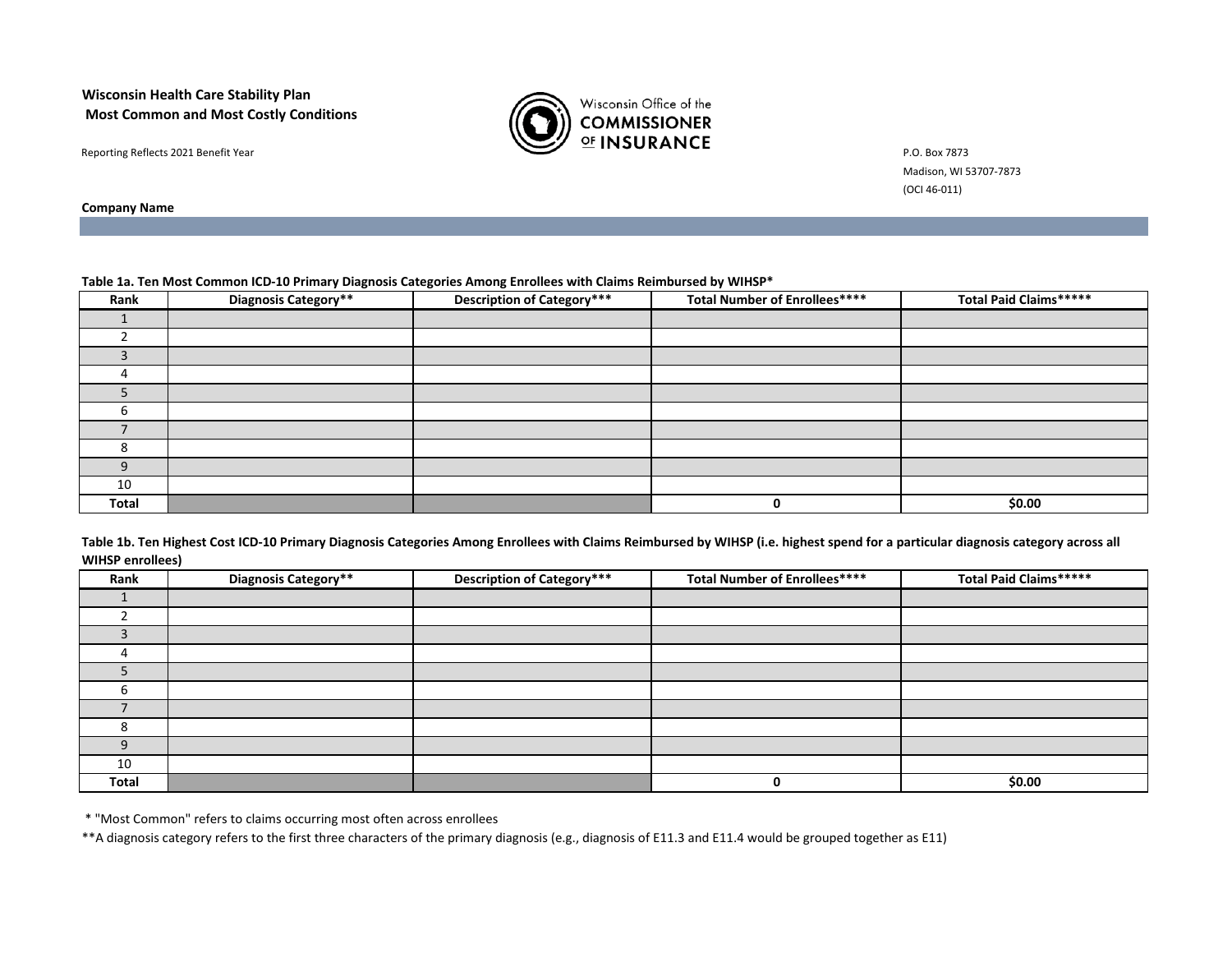Do not include preventative services required to be covered under the Affordable Care Act. https://www.federalregister.gov/documents/2015/07/14/2015-17076/coverage-of-certainpreventive-services-under-the-affordable-care-act

\*\*\*Example: If the diagnosis category is E11, the description would be "Type 2 Diabetes"

\*\*\*\*Include WIHSP eligible enrollees with at least one paid claim included in the referenced diagnostic categories. An enrollee may be included in multiple diagnostic categories.

\*\*\*\*\*Total paid claims reflect insurer payments for the identified category for the enrollees included in column D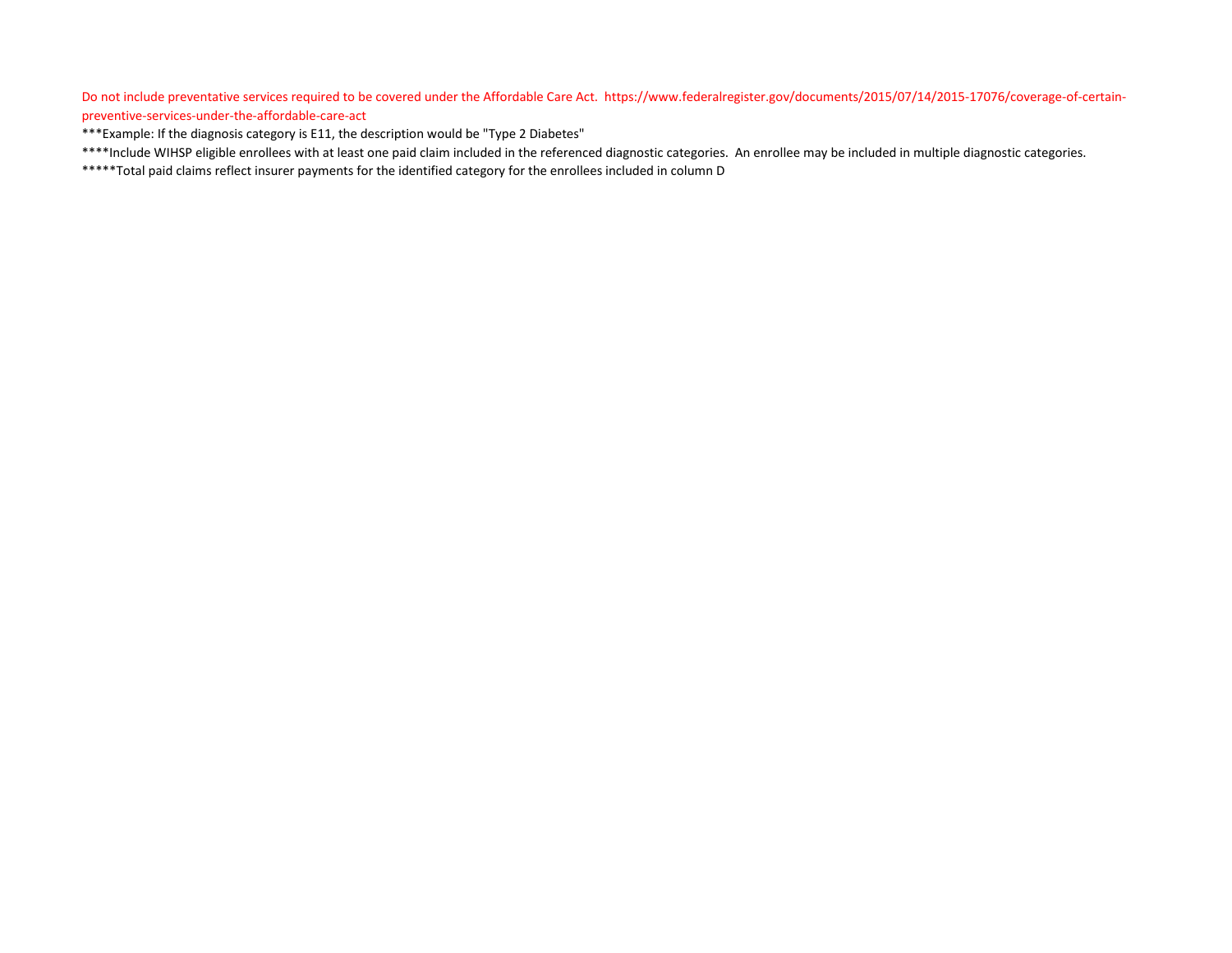#### **Wisconsin Health Care Stability Plan Care Management Strategies Report**



Madison, WI 53707-7873 (OCI 46-011)

**Company Name**

#### **Care Management Strategies for Top Five Diagnosis Categories in Table 1a. under the "Conditions" tab**

|      |                           |                                |                                           | <b>Number of WIHSP Eligible</b>  |
|------|---------------------------|--------------------------------|-------------------------------------------|----------------------------------|
| Rank | <b>Diagnosis Category</b> | <b>Description of Category</b> | Care Management Strategy (Brief Summary)* | <b>Enrollees Participating**</b> |
|      |                           |                                |                                           |                                  |
|      |                           |                                |                                           |                                  |
|      |                           |                                |                                           |                                  |
|      |                           |                                |                                           |                                  |
|      |                           |                                |                                           |                                  |

#### **Care Management Strategies for Top Five Diagnosis Categories in Table 1b. under the "Conditions" tab.**

|      |                           |                                |                                           | <b>Number of WIHSP Eligible</b>  |
|------|---------------------------|--------------------------------|-------------------------------------------|----------------------------------|
| Rank | <b>Diagnosis Category</b> | <b>Description of Category</b> | Care Management Strategy (Brief Summary)* | <b>Enrollees Participating**</b> |
|      |                           |                                |                                           |                                  |
|      |                           |                                |                                           |                                  |
|      |                           |                                |                                           |                                  |
|      |                           |                                |                                           |                                  |
|      |                           |                                |                                           |                                  |

\*Include a description of each initiative or program the insurer undertook to manage the costs and utilization of WIHSP eligible enrollees with claims falling within the listed ICD-10 Diagnosis Categories.

If the same initiative or program applies to more than one diagnosis category, insurers may provide one summary and refer back to it under the other diagnosis categories it applies to.

The description should include how the target population is identified, goals and outcomes of the initiative, and activities undertaken to evaluate the effectiveness of the initiative.

Insurers may include an explanation as to why participation in a care management program is high or low. Where no care management strategy is offered, insurers should indicate "No strategy in place" along with a brief expl as to why that is.

\*\*Number of enrollees (covered lives) with claims eligible for WIHSP payment who are participating in the care management strategy.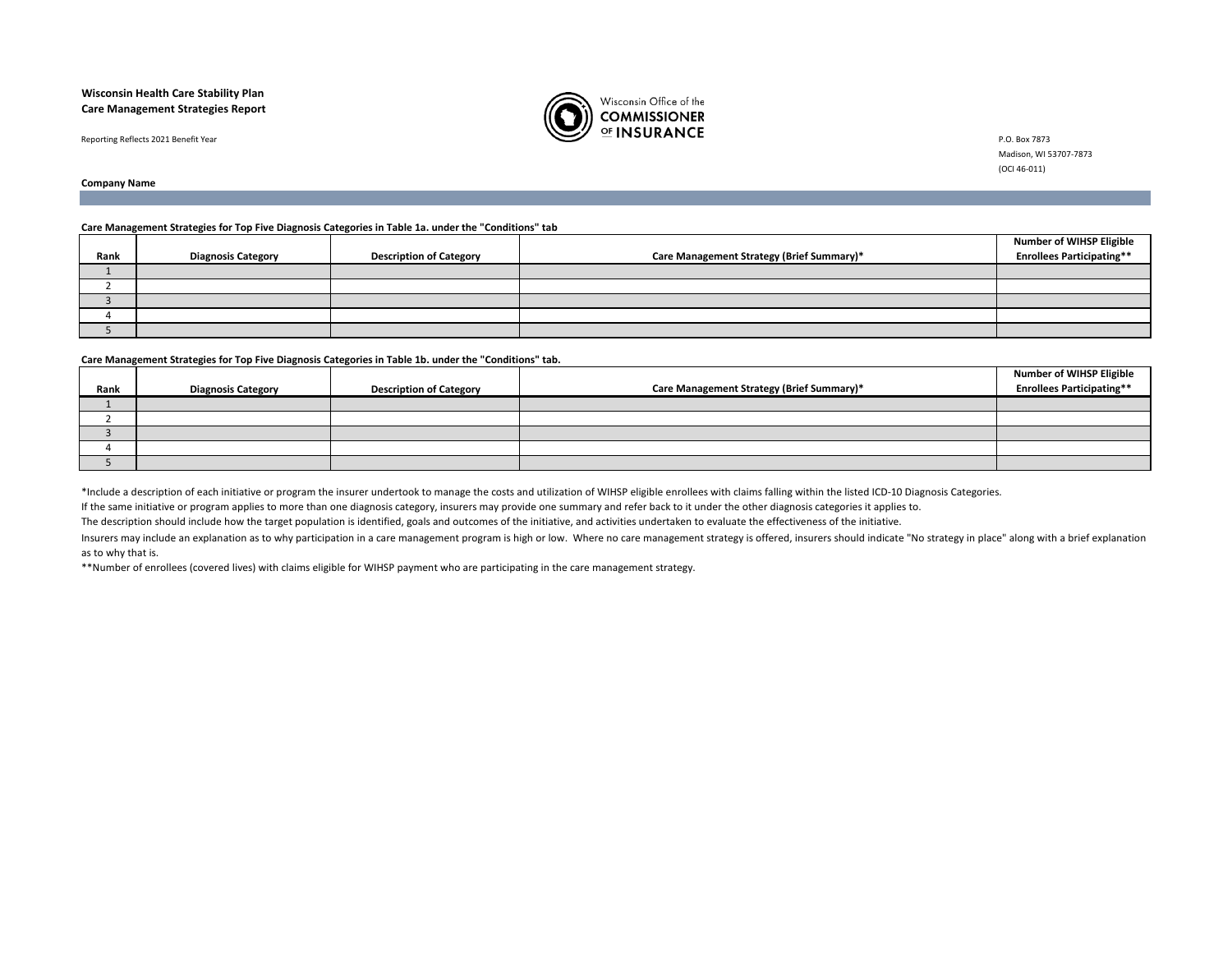**Wisconsin Health Care Stability Plan Prescription Drug Report**



Madison, WI 53707-7873 (OCI 46-011)

**Company Name**

#### **Table 2a. Ten Most Common Prescription Drugs Among Enrollees with Claims Reimbursed by WIHSP\***

| Rank           | <b>Prescription Drug**</b> | <b>Marketing Name (if applicable)</b> | <b>Total Number of Enrollees***</b> | Total Paid Claims**** |
|----------------|----------------------------|---------------------------------------|-------------------------------------|-----------------------|
| Example        | Adalimumab                 | Humira                                |                                     |                       |
|                |                            |                                       |                                     |                       |
| $\overline{2}$ |                            |                                       |                                     |                       |
| 3              |                            |                                       |                                     |                       |
| $\overline{4}$ |                            |                                       |                                     |                       |
| 5              |                            |                                       |                                     |                       |
| 6              |                            |                                       |                                     |                       |
| ⇁              |                            |                                       |                                     |                       |
| 8              |                            |                                       |                                     |                       |
| 9              |                            |                                       |                                     |                       |
| 10             |                            |                                       |                                     |                       |
| <b>Total</b>   |                            |                                       | 0                                   | \$0.00                |

|            | Table 2b. Ten Highest Cost Prescription Drugs Among Enrollees with Claims Reimbursed by WIHSP (i.e. highest spend for a particular Rx drug across all WIHSP |
|------------|-------------------------------------------------------------------------------------------------------------------------------------------------------------|
| enrollees) |                                                                                                                                                             |

| Rank     | <b>Prescription Drug**</b> | <b>Marketing Name (if applicable)</b> | <b>Total Number of Enrollees***</b> | <b>Total Paid Claims****</b> |
|----------|----------------------------|---------------------------------------|-------------------------------------|------------------------------|
|          |                            |                                       |                                     |                              |
|          |                            |                                       |                                     |                              |
|          |                            |                                       |                                     |                              |
| $\Delta$ |                            |                                       |                                     |                              |
|          |                            |                                       |                                     |                              |
|          |                            |                                       |                                     |                              |
|          |                            |                                       |                                     |                              |
|          |                            |                                       |                                     |                              |
| $\Omega$ |                            |                                       |                                     |                              |
| 10       |                            |                                       |                                     |                              |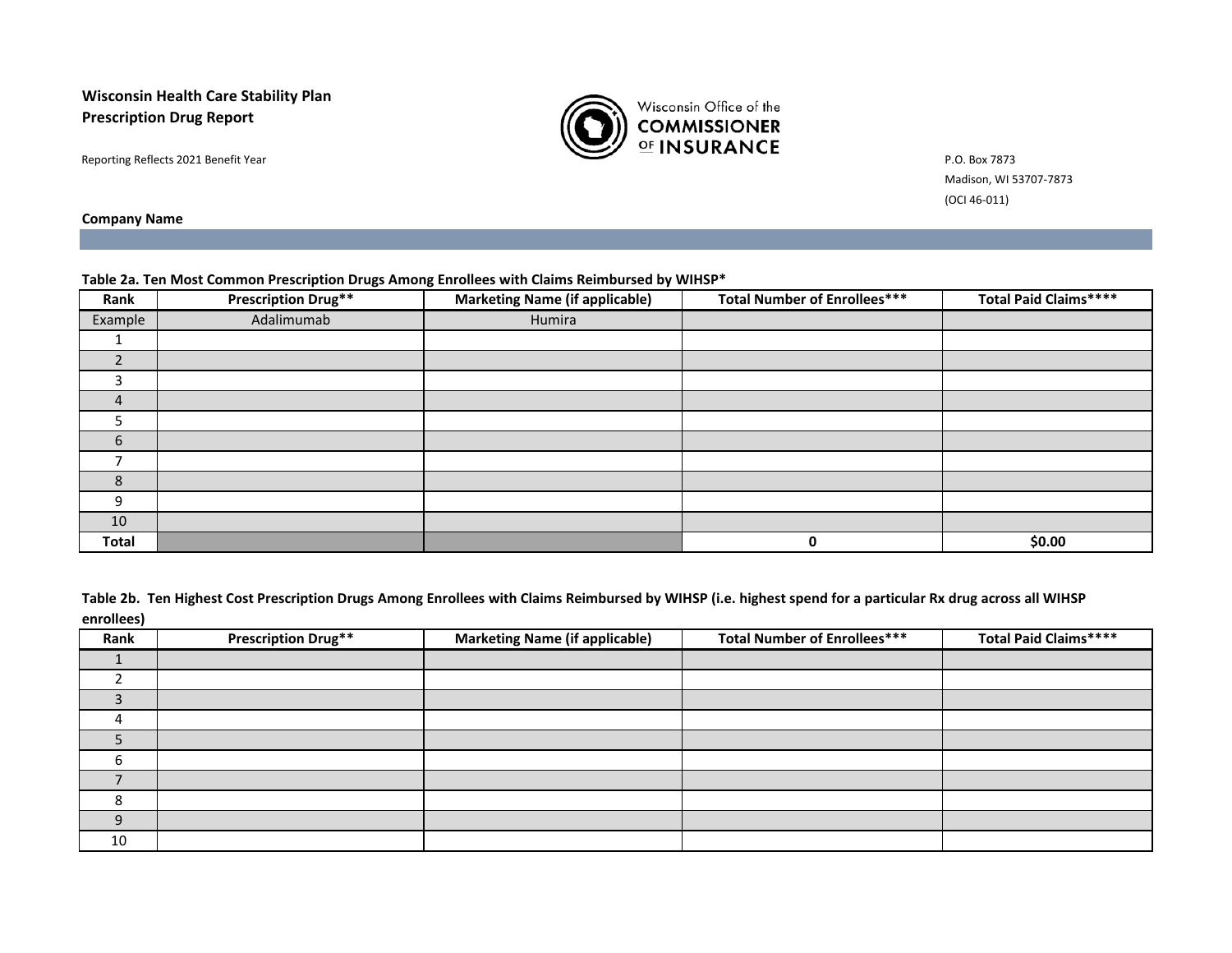| <b>SO.OG</b><br>Total |  |  |  |
|-----------------------|--|--|--|
|                       |  |  |  |

\*"Most common" refers to claims occurring most often across enrollees.

\*\* Prescription drugs may be aggregated at the National Drug Code (NDC) level.

\*\*\*Include enrollees with at least one claim for the referenced prescription drug. An enrollee may be included in the count for multiple prescription drugs listed in the top 10.

\*\*\*\*Total paid claims reflects insurer payments for the identified category for the enrollees included in column D.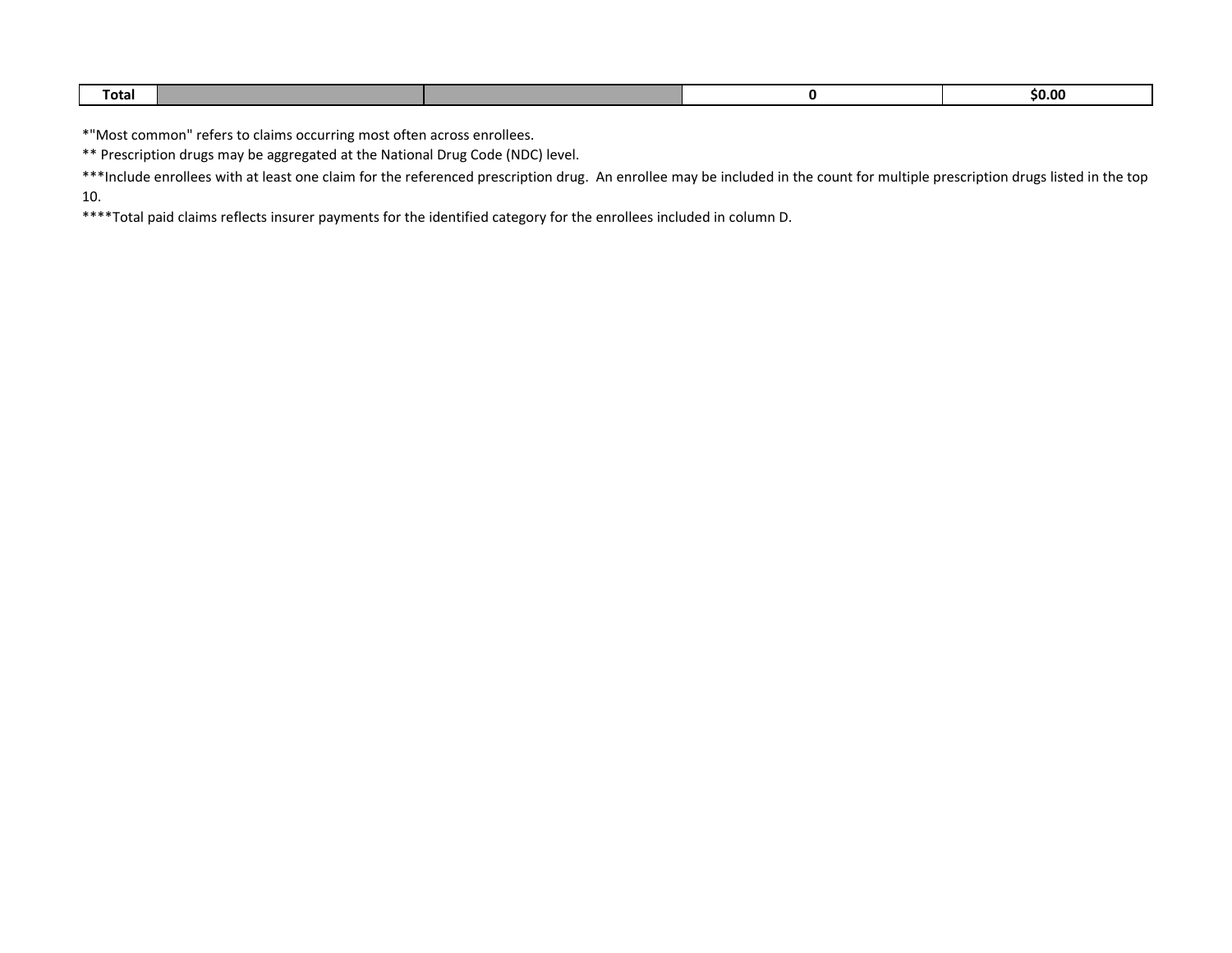wakely.com



# State of Wisconsin

Section 1332 State Innovation Waiver Extension Actuarial and Economic Analysis

April 27, 2022

Prepared by: **Wakely Consulting Group, LLC**

**Julie Peper, ASA, MAAA Principal** 

**Michael Cohen, PhD Director** 

**Matt Cornish** Senior Actuarial Analyst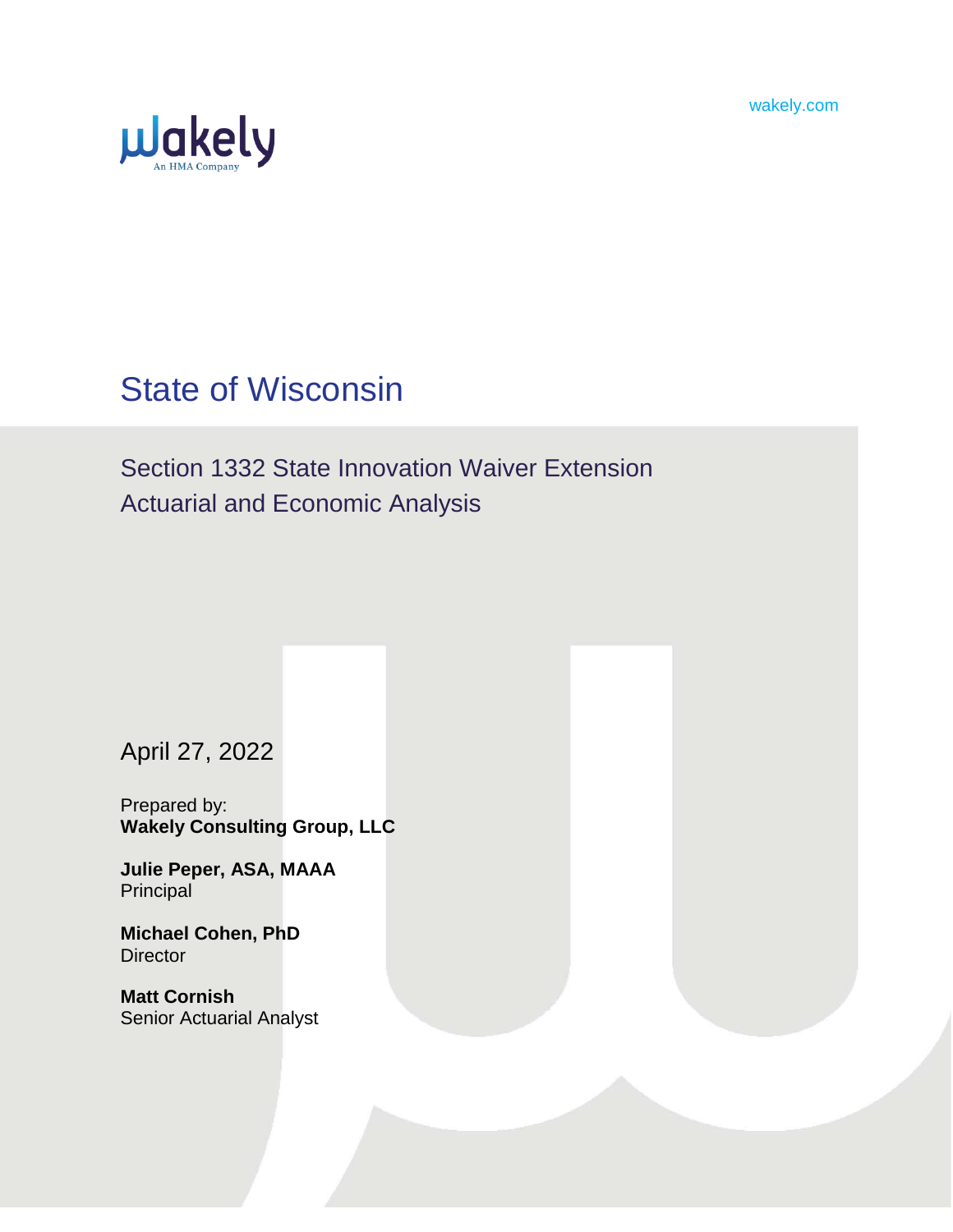

# **Table of Contents**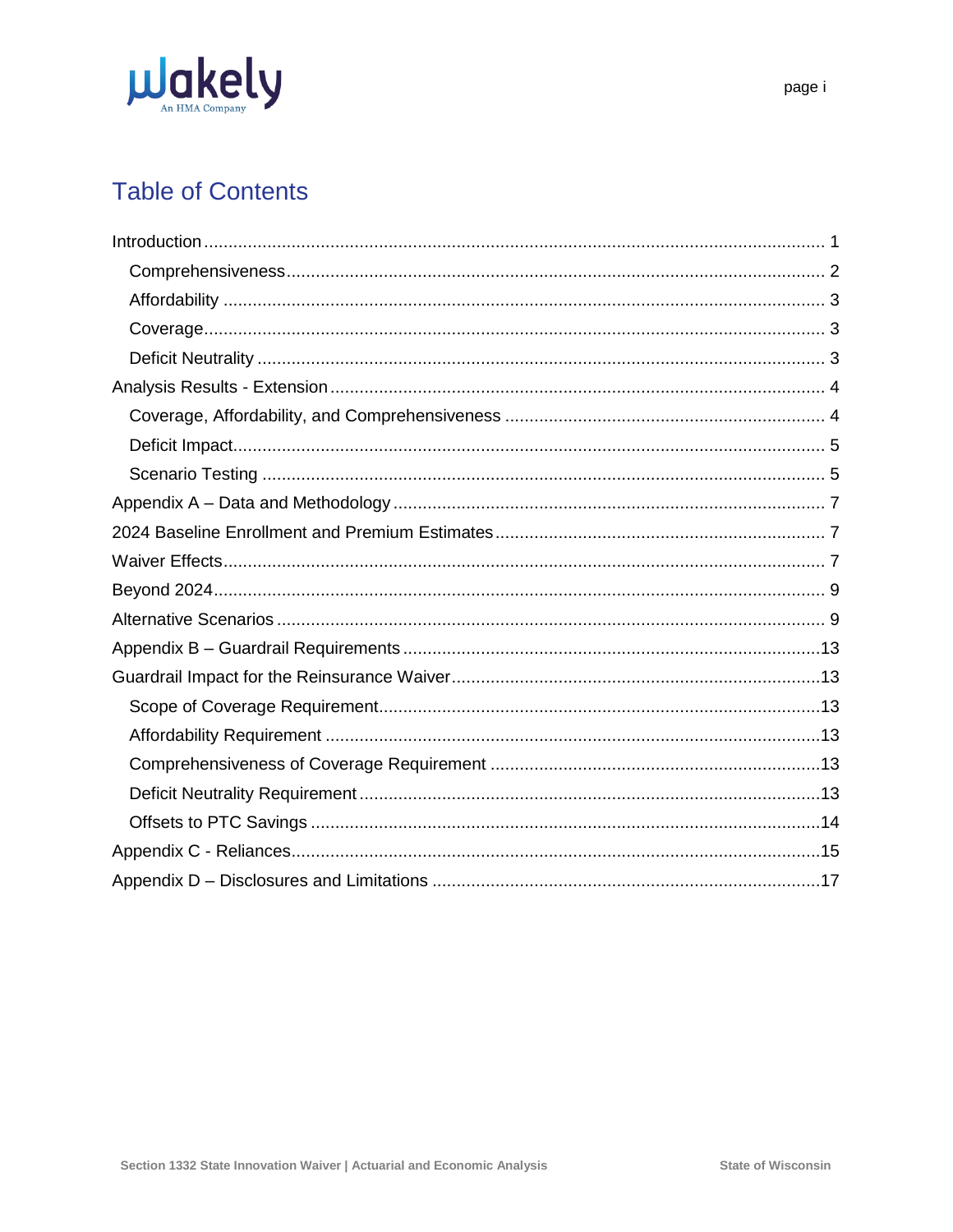

# <span id="page-16-0"></span>**Introduction**

The individual health insurance market in the state of Wisconsin ("Wisconsin") has shown signs of improving since the approval and introduction of its reinsurance based 1332 waiver. In the four years preceding the introduction of the reinsurance program, Wisconsin's benchmark plan premium increased nearly 20% per year. In the four years since the introduction of the reinsurance program, the benchmark premiums has decreased 7% on average.<sup>1</sup>

In order to mitigate further potential destabilization, Wisconsin submitted a Section 1332 State Innovation Waiver ("1332 waiver" or "waiver") effective for the 2019 benefit year. The Affordable Care Act (ACA) permits states to waive certain provisions of the ACA in order to increase access to affordable coverage. This waiver was approved by both of the Secretaries of Health and Human Services (HHS) and Treasury. Since the waiver went into effect, Wisconsin's rates have been significantly lower than they otherwise would have been. To maintain the gains Wisconsin's 1332 waiver achieved, it is applying for a five-year extension to its waiver. This document is the actuarial and economic analysis for the extension application.

Pursuant to 45 CFR 155.1308(f)(4)(i)-(iii), in order for Wisconsin's 1332 waiver to be approved, the state must demonstrate that the waiver satisfies the four "guardrails". The four guardrails are: coverage, affordability, comprehensiveness, and deficit neutrality.

The waiver, as proposed, would continue to reduce premiums through the continuation of a statebased reinsurance program that started in 2019. The reinsurance program would operate in the same fashion as the current 1332 waiver operates in that it would reimburse insurers for a proportion (coinsurance amount) of high-cost enrollee claims between a lower bound (attachment point) and an upper bound (cap). The reinsurance program will be funded, contingent on approval of the 1332 waiver, through a sum sufficient state appropriation and federal pass-through funds, not to exceed \$230 million all funds per plan year for the 2024 to 2028 plan years.

The program will continue to waive the single risk pool provision under the current reinsurance program. The goal of the waiver is lower premiums and increased access and coverage to underserved and under-subsidized populations, which would incentivize enrollees to join or remain in the market. Reducing premiums for those purchasing insurance coverage in the individual market will also reduce the amount of Premium Tax Credits (PTCs) Wisconsinites receive over the next five years. PTCs are subsidies for eligible enrollees that can be used to reduce the cost of premiums for plans purchased through the Exchange. The amount of PTCs available for eligible consumers are benchmarked to the second lowest cost silver plan (SLCSP) available on the Exchange. If premiums are reduced (including the SLCSP), then the amount the Federal Government will be required to pay in PTCs will also be reduced.

 $\overline{a}$ 

<sup>1</sup> https://www.kff.org/health-reform/state-indicator/marketplace-average-benchmarkpremiums/?currentTimeframe=0&sortModel=%7B%22colId%22:%22Location%22,%22sort%22:%22asc%22%7D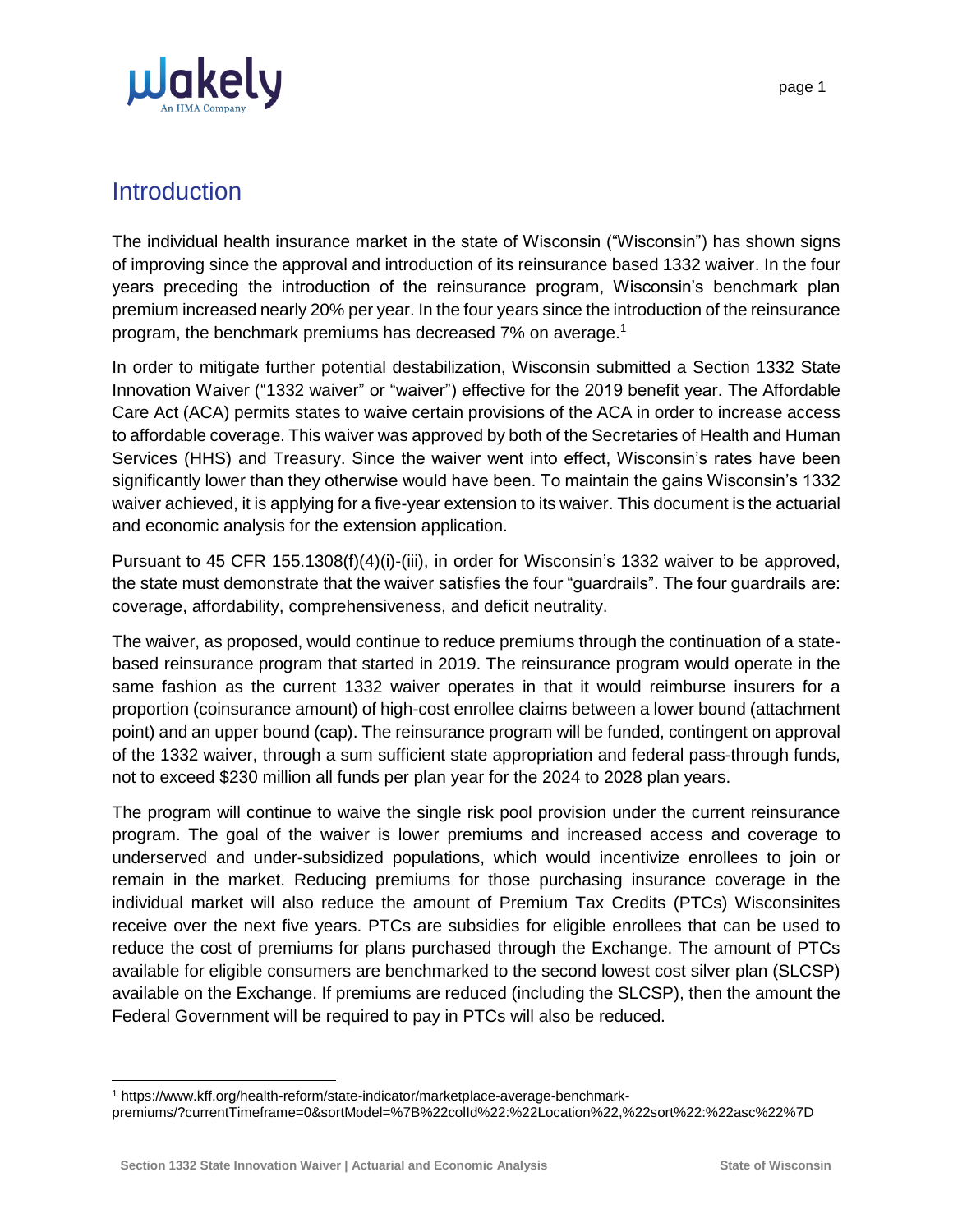

This report estimates the savings on aggregate PTC amounts. The waiver requests that Wisconsin receive the amount of federal savings from PTCs, net of other costs, alongside savings attributable to the current approved 1332 waiver. By reducing premiums and also by using passthrough funding to support affordability, the waiver seeks to continue the access to affordable and comprehensive coverage that the current waiver affords the state.

The State of Wisconsin's Office of the Commissioner of Insurance ("OCI") retained Wakely Consulting Group, LLC ("Wakely") to analyze the potential effects of the proposed 1332 waiver extension. This document has been prepared for the sole use of Wisconsin. Wakely understands that the report will be made public and used in the 1332 waiver extension process. This document contains the results, data, assumptions, and methods used in our analyses and satisfies the Actuarial Standard of Practice (ASOP) 41 reporting requirements. Using the information in this report for other purposes may not be appropriate.

This actuarial report is a supplement to Wisconsin's 1332 waiver extension application. It addresses the requirements of 45 CFR 155.1308(f)(4)(i)-(iii) for applying for a 1332 waiver, including actuarial analyses and actuarial certifications, economic analyses, and data and assumptions. Other sections of the waiver contain the non-actuarial portions of the 1332 waiver requirement. Reliance on this report should include a review of the full report by individuals with appropriate qualifications.

# **Background**

Given that the proposed 1332 waiver extension would continue to operate in a similar manner as the current 1332 waiver program, it is relevant to review the extent to which the current waiver has met the four guardrails. In order for a 1332 wavier application to be approved by HHS, it must meet four ACA section 1332 "guardrails." These guardrails specify that the wavier must provide for coverage that is at least as comprehensive as the coverage currently offered on the state's exchange; the protections against excessive out-of-pocket spending by members (such as costsharing) in the wavier must result in plans that are at least as affordable as plans currently offered on the state's exchange; the wavier must provide coverage to at least a similar number of residents as current plans; and, the wavier must not result in an increase to the federal deficit.

# <span id="page-17-0"></span>**Comprehensiveness**

The current 1332 wavier in effect for Wisconsin did not mandate any changes to Essential Health Benefits ("EHBs").<sup>2</sup> Issuers offering plans in the state were and are still required to offer all mandated EHBs in order to be Exchange-compliant. Similarly, the extension of this waiver will not affect the current EHB mandate or other types of coverage in the state (such as Medicaid or Children's Health Insurance Program) and therefore the wavier extension will allow for plans that are as comprehensive as current plans in Wisconsin.

 2https://oci.wi.gov/Documents/Regulation/WI%201332%20Waiver%20Application%20and%20All%20Attachments.pdf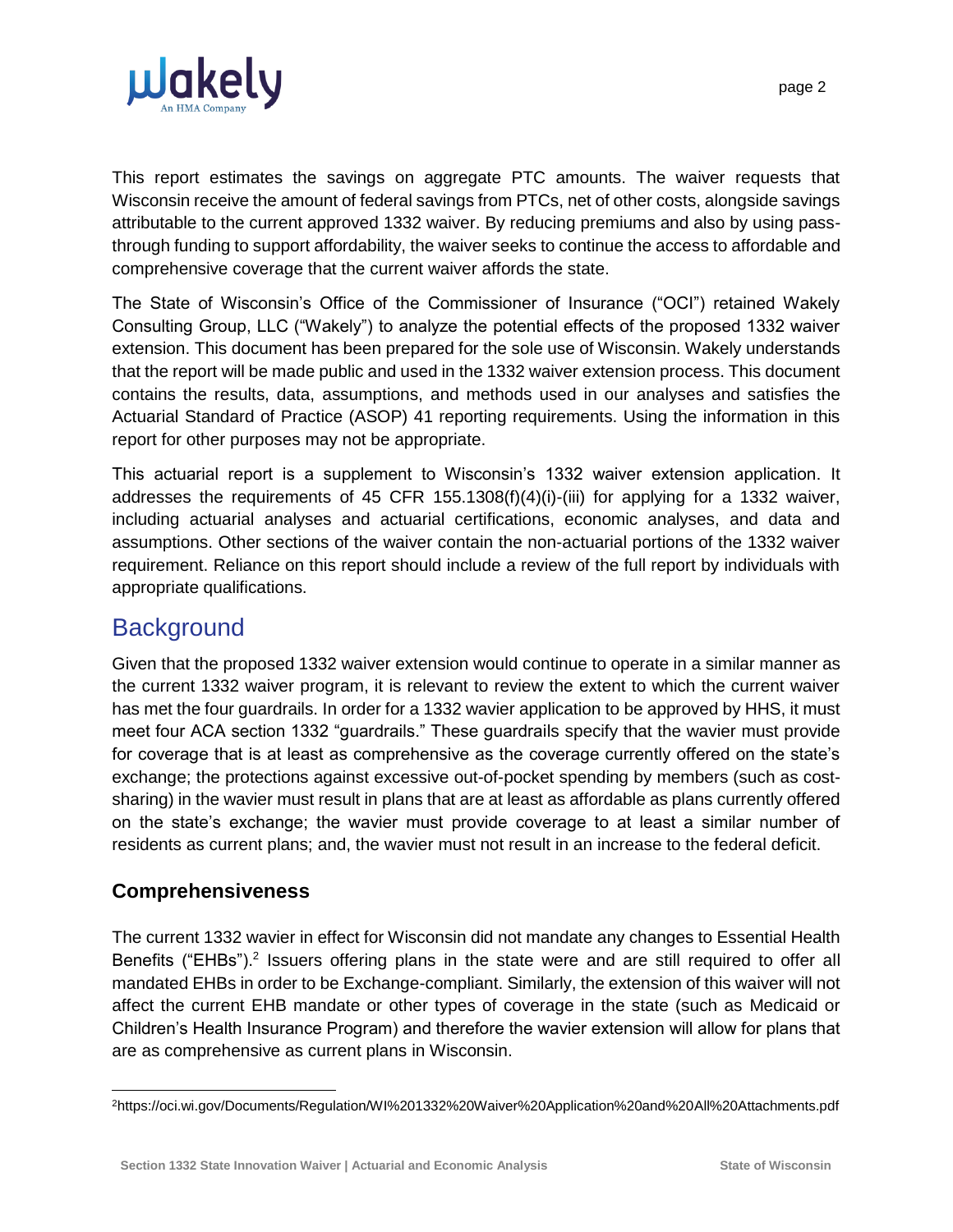

# <span id="page-18-0"></span>**Affordability**

As part of an analysis for the Wisconsin reinsurance program that is the subject of this 1332 wavier extension, Wakely examined the effect of the wavier on 2022 average premiums for nongroup plans. Overall, Wakely estimated that the average premium paid by Wisconsinites was reduced by approximately 13.2% due to the effect of the wavier.<sup>3</sup> Furthermore, a study commissioned by HHS concluded that the wavier reduced premiums (compared to if the waiver was not in place) by 9.9%, 11.0%, and 13.0% in 2019, 2020, and 2021 respectively.<sup>4</sup> The extension of the wavier is expected to have a similar impact to the premiums paid by Wisconsinites, and therefore the extension will provide for plan options that meet the affordability guardrail.

|                                           | 2019      | 2020     | 2021      | 2022      |
|-------------------------------------------|-----------|----------|-----------|-----------|
| Member Premium Change with Reinsurance    | $-3.3\%$  | $-3.2\%$ | $-3.4\%$  | -0.3%     |
| Member Premium Change without Reinsurance | 7.8%      | 9.3%     | $10.4\%$  | 14.8%     |
| <b>Impact of Reinsurance</b>              | $-10.3\%$ | $-11.4%$ | $-12.5\%$ | $-13.2\%$ |

|  | Table 1. Member Premium Changes with and without Reinsurance <sup>5</sup> |
|--|---------------------------------------------------------------------------|
|--|---------------------------------------------------------------------------|

# <span id="page-18-1"></span>**Coverage**

Wakely also analyzed the effect of the wavier on membership and found that the wavier caused an increase in enrollment of 0.9%.<sup>6</sup> In addition, the HHS study notes that the number of carriers offering plans on the Exchange steadily increased from 2019 to 2021. These factors indicate that the wavier extension is likely to continue to improve access for Wisconsinites to health care.

# <span id="page-18-2"></span>**Deficit Neutrality**

The reinsurance program under the current 1332 wavier is funded by federal pass-through funds and Wisconsin state general purpose revenue, which is comprised of taxes and receipts collected by the state and does not include federal funds. Furthermore, the reduction of premiums paid by members as well as the improved morbidity as a result of greater access to healthcare results in fewer federal funds spent on Advance Premium Tax Credits (APTC) in the state. These results serve to reduce the federal money spent and have a positive effect on the federal deficit. The

 <sup>3</sup> https://www.cms.gov/CCIIO/Programs-and-Initiatives/State-Innovation-Waivers/Downloads/1332-Data-Brief-Aug2021.pdf

<sup>4</sup> Ibid

<sup>5</sup> The Premium Change with Reinsurance and the Impact of Reinsurance were calculated based on issuer rate filings and weighted by historical enrollment. The Premium Change without Reinsurance was calculated from these two numbers. The Impact of Reinsurance may vary from the CMS reported impact due to different weightings used in the calculations.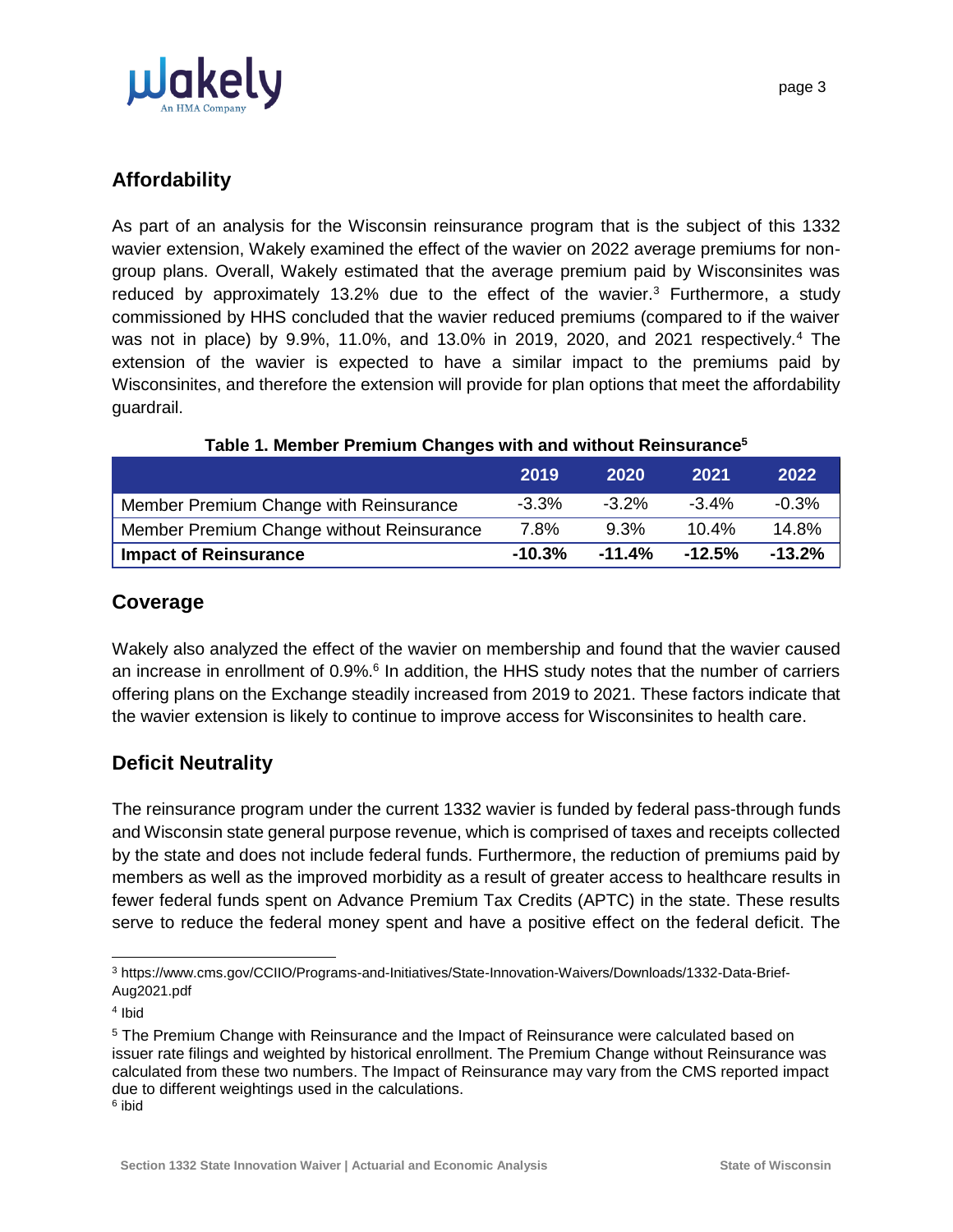

extension of the 1332 waiver is expected to continue this trend and therefore no increase to the federal deficit is anticipated.

# <span id="page-19-0"></span>Analysis Results - Extension

As described previously, the four guardrails for approval of a 1332 waiver application are requirements for: 1) Coverage; 2) Affordability; 3) Comprehensiveness; and 4) Deficit Neutrality.

Wakely's analysis estimated that the waiver extension will meet each of the four guardrails in each of the five years of the waiver. The high-level guardrail results are shown in the table below. Detailed results for all five years of the waiver are included in Appendix B. Our analysis shows that the positive guardrail effects will continue with the waiver extension.

Throughout this report, the estimates reflect the current law and thus assume that provisions of the American Rescue Plan (ARP), particularly the enhanced premium subsidies for individuals purchasing health coverage on the Exchange, are not in effect in 2023 and beyond unless otherwise noted. Similarly, as the family glitch regulation has not been finalized the impact is not included, unless otherwise noted. Below and in Appendix A, we discuss the results of alternative scenarios to provide a range of possible outcomes due to the uncertainty of the assumptions included in this report, including three scenarios in which the enhanced premium subsidies available under ARP continue for the waiver period.

| Table 2. Thuir Level Oual ul all Results |                                      |  |  |  |
|------------------------------------------|--------------------------------------|--|--|--|
| Guardrail                                | <b>Effect of Waiver</b>              |  |  |  |
| Coverage                                 | Increases enrollment by 0.8% to 1.0% |  |  |  |
| Affordability                            | Reduces premiums by 9.5% to 11.4%    |  |  |  |
| Comprehensiveness                        | No Impact                            |  |  |  |
| Deficit Neutrality (5-year)              | \$901 million savings                |  |  |  |

**Table 2: High-Level Guardrail Results**

## <span id="page-19-1"></span>**Coverage, Affordability, and Comprehensiveness**

The waiver is expected to decrease premiums in the individual market. The reduction in premiums is expected to increase overall coverage. Research from the Congressional Budget Office  $(CBO)^7$ and the Council of Economic Advisors  $(CEA)^8$  has noted that premium decreases result in enrollment increases. As the waiver results in decreased premiums it is also expected to improve affordability for consumers. Finally, the increase in premium and cost-sharing subsidies would also increase coverage and improve affordability. The waiver would have no effect on the

<sup>7</sup> <http://www.cbo.gov/sites/default/files/cbofiles/ftpdocs/87xx/doc8712/10-31-healthinsurmodel.pdf>

<sup>8</sup> https://obamawhitehouse.archives.gov/sites/default/files/page/files/201701\_individual\_health\_insurance\_market\_ce a\_issue\_brief.pdf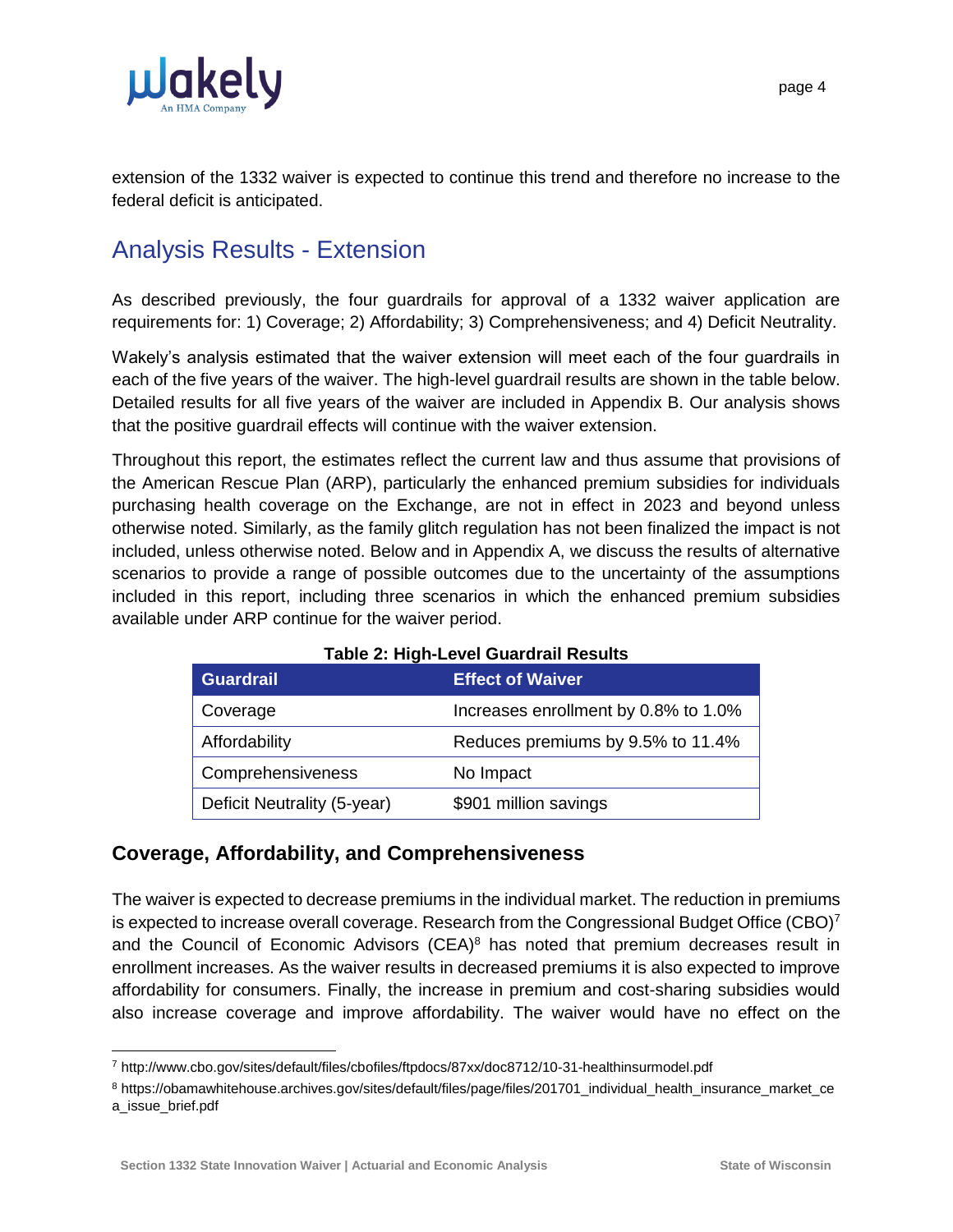

comprehensiveness of coverage (beyond increasing the number of people with comprehensive coverage). EHB requirements will not be affected by the waiver. Coverage in the individual market would provide the same benefits under the waiver as they would without it.

## <span id="page-20-0"></span>**Deficit Impact**

The following table displays the impact of the waiver extension's individual market elements, relative to the baseline, for each of the 5 years of the program. Based on the best estimate assumptions, the waiver will reduce premiums and increase individual enrollment, and have no negative effect on the federal deficit. Additional details regarding the 5-year estimates are shown in Appendix C.

|                               | 2024      | 2025   | 2026      | 2027      | 2028     |
|-------------------------------|-----------|--------|-----------|-----------|----------|
| Premium                       | $-11.4\%$ | -10.9% | $-10.4\%$ | $-10.0\%$ | $-9.5\%$ |
| Individual Enrollment         | $1.0\%$   | 0.9%   | $0.8\%$   | $0.8\%$   | 0.8%     |
| Federal Savings (\$ millions) | \$180     | \$180  | \$180     | \$180     | \$180    |

#### **Table 3: Impact of Waiver Extension on Premium, Enrollment, and Federal Deficit**

Over the 5-year window, the extension's individual market elements provide savings to the Federal Government due to PTC savings net of other federal revenues. The details of the federal savings over the 5-year window are shown in Appendix B.

The best estimate assumptions resulted in a reduction in premiums of 11.4% due to the reinsurance program and resulting improvement in morbidity.

# <span id="page-20-1"></span>**Scenario Testing**

Wakely performed scenario testing, which primarily involved changing enrollment, premiums, and whether provisions under the ARP continued beyond 2022. These assumptions were chosen for scenario testing, as they are significant drivers of the results of the analysis. Scenario 1 is the best estimate scenario described above. Scenario 2 (low) assumed enrollment is far lower than the best estimate. There is considerable uncertainty as to timing of the PHE ending, ARPA subsidies, state of economy/uninsured rate and combined effects that could have on enrollment. Given the substantial uncertainty, Wakely used Wisconsin's average enrollment in 2020 to illustrate the effects of lower enrollment on premiums and federal savings. Wakely also provided estimates that aligned with high enrollment. In this scenario Wakely assumed the ARPA subsidy levels continue into 2024. It also assumes the Department of the Treasury finalizes proposed changed to the family glitch which results in higher enrollment due to greater uninsured taking up coverage as well as a shift from unsubsidized to subsidized to account for the change in APTC eligibility. The end of PHE was assumed to align with best estimate or July 2022. Finally, premium trends are assumed to be higher than those estimated for the best. Further details regarding the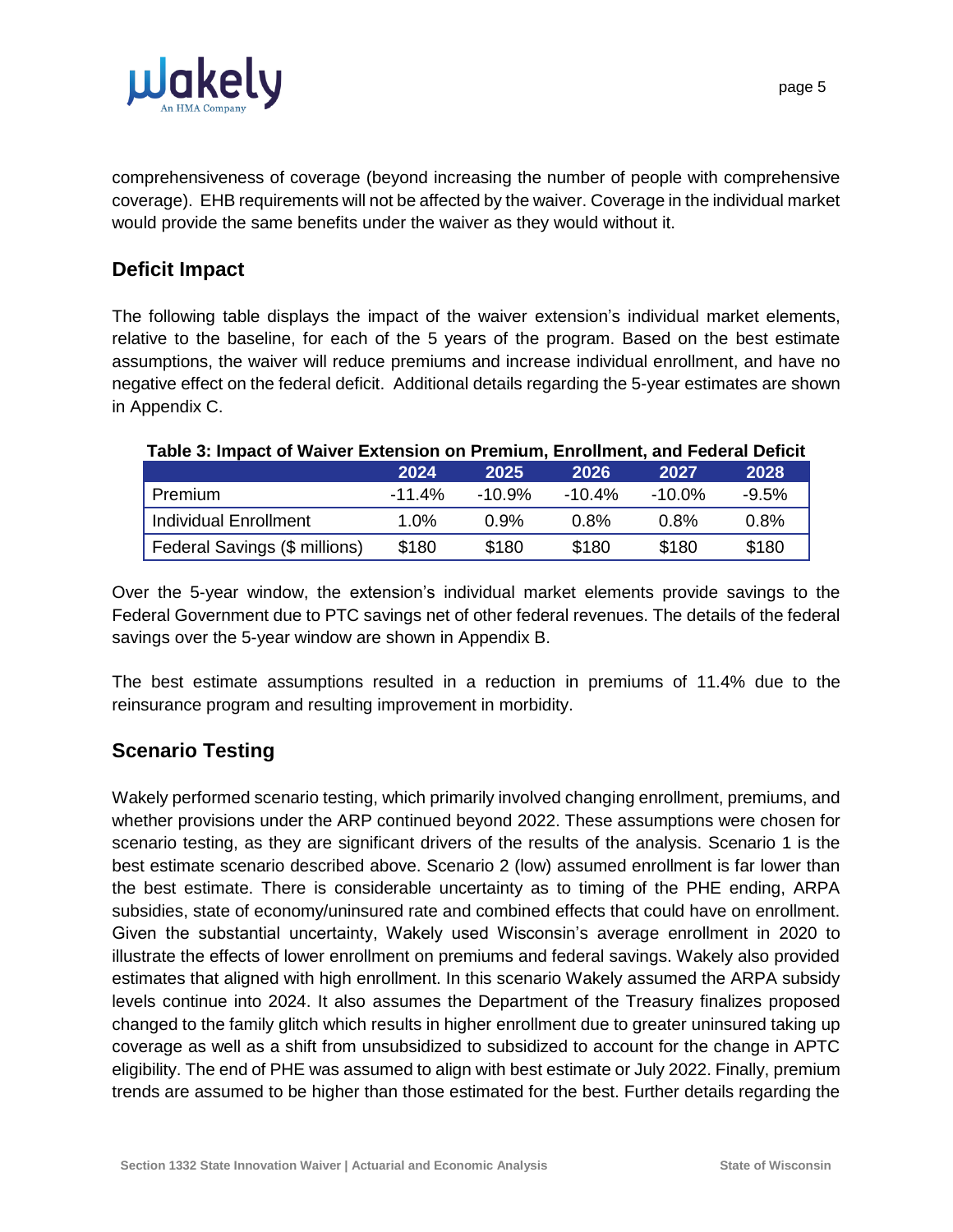

scenario testing can be found in Appendix A and Appendix B. The high-level results of the scenario testing are shown in the table below. Although a variety of alternative scenarios were tested, the basic conclusions did not alter significantly from the best estimate scenarios.

| Table 4: 2024 High-Level Results of Scenario Testing |                         |                                            |                                   |  |  |  |
|------------------------------------------------------|-------------------------|--------------------------------------------|-----------------------------------|--|--|--|
| Scenario                                             |                         |                                            |                                   |  |  |  |
| <b>Description</b>                                   | No ARP -<br><b>Best</b> | <b>No ARP - Lower</b><br><b>Enrollment</b> | ARP - Higher<br><b>Enrollment</b> |  |  |  |
| Total Change in Premiums relative to Baseline        | $-11.4%$                | $-11.9%$                                   | $-9.9%$                           |  |  |  |
| <b>Estimated Net Federal Savings (millions)</b>      | \$180                   | \$174                                      | \$179                             |  |  |  |

#### **Table 4: 2024 High-Level Results of Scenario Testing**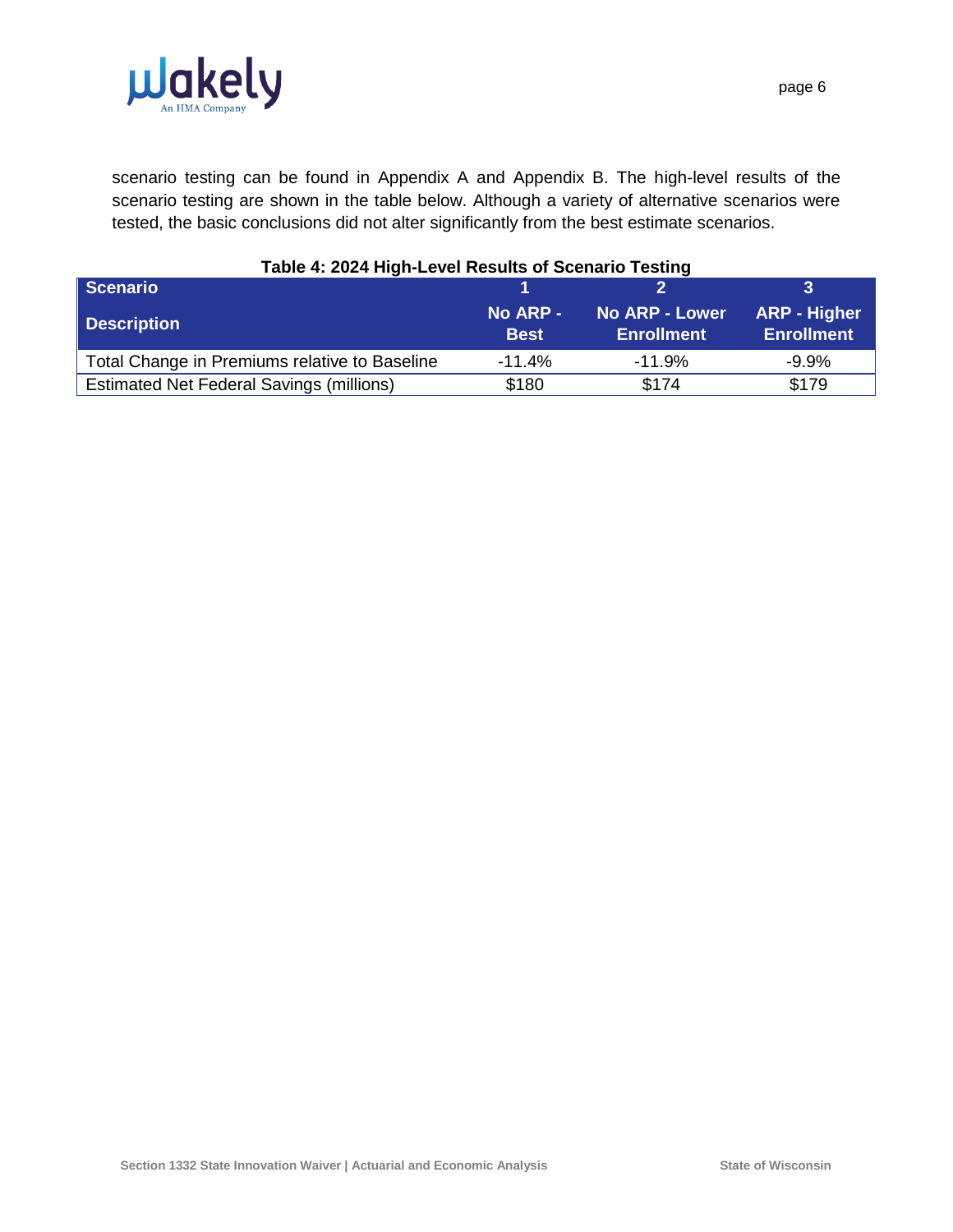

# Appendix A – Data and Methodology

# <span id="page-22-1"></span><span id="page-22-0"></span>2024 Baseline Enrollment and Premium Estimates

Wakely analyzed the 2021 and 2022 individual market data, including average enrollment, premium, and claims data. Then Wakely estimated the 2024 market. To do this, Wakely completed the following steps:

- 1. Wisconsin's insurers submitted 2021 and emerging 2022 enrollment, claims (2021 only), premium, and APTC information. Minor adjustments were made to obtain the estimated average enrollment and premium estimates for 2022. Adjustments accounted for attrition in enrollment throughout the year.
- 2. 2023 premium amounts were estimated from the 2021 and 2022 base data. 2023 premium increases were based on issuer data trended to 2023, and an estimate of target loss ratio based on 2022 URRT data. Similar adjustments were made to gross premiums for APTC members. Net premiums were adjusted both for inflation increases, and for scenarios where ARP is expiring (including the best estimate), adjustments to account for market changes.
- 3. Given the regulatory uncertainty around the American Rescue Plan (ARP) and the timing of the end of the public health emergency (PHE), we assumed that for the best scenario the ARP would expire at the end of 2022 and the PHE (and subsequent Medicaid redetermination) would end in July 2022. It should be noted that similar level of COVID claims are assumed in 2023 compared to 2021, keeping the claims trends close to 2019 to 2021 average trend. This scenario aligns with current law/expectations.
- 4. To estimate the 2024 baseline, Wakely estimated continued enrollment attrition due to the ending of ARP as well as attrition of enrollees that gained individual market coverage due to Medicaid redetermination. Wakely also increased premiums by a reasonable trend amount (6%) and net premiums for APTC members were increased by 3%.

# <span id="page-22-2"></span>Waiver Effects

1. To estimate pass-through amounts and impact of the waiver, Wakely developed a 2024 baseline market without reinsurance for both premiums and enrollment. Using these assumptions and the various total funding amounts, the pass-through was estimated, with the resulting funding being the state amount. One key assumption in this calculation was the impact to premiums due to reinsurance. Wakely made several assumptions: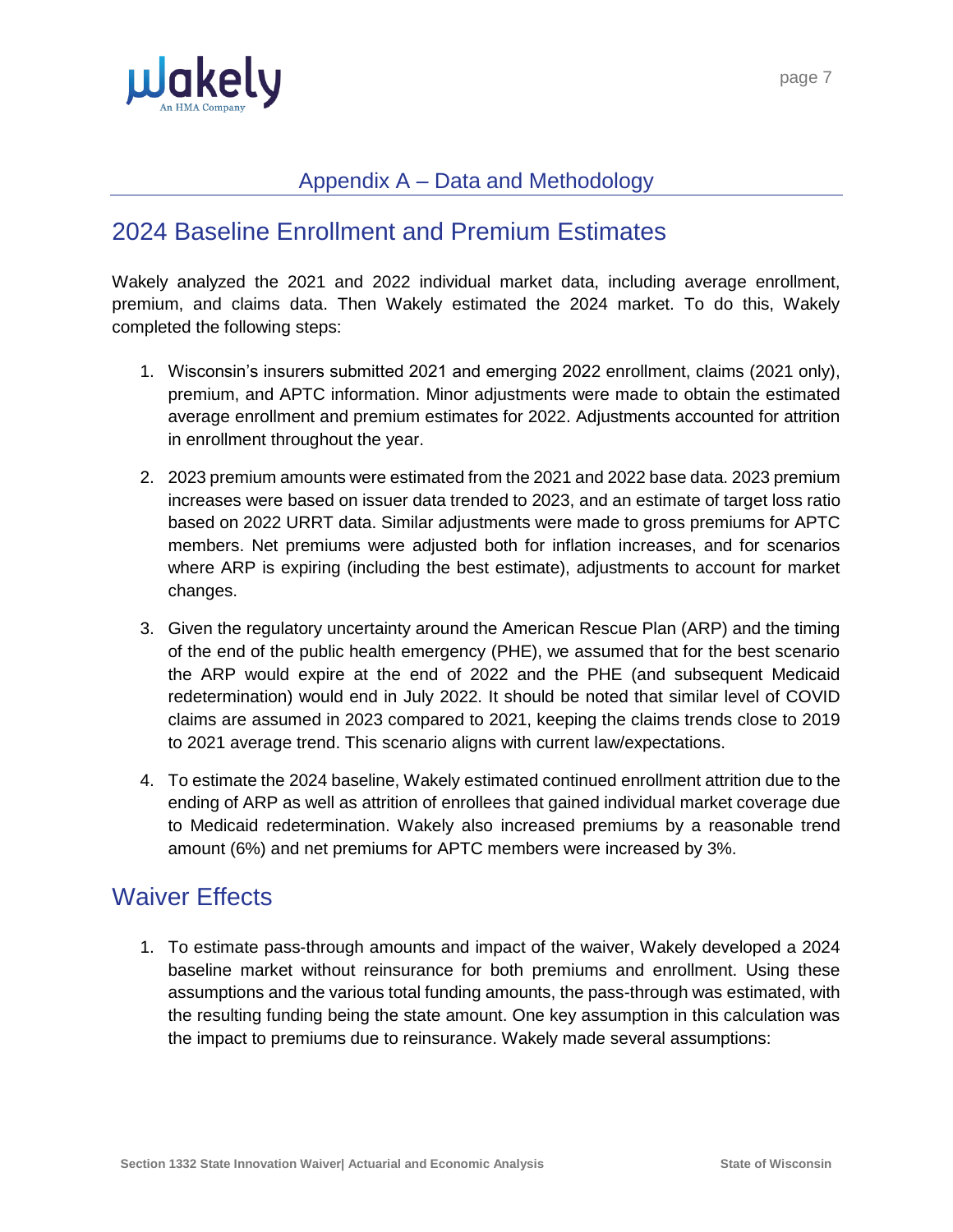

- a. Wakely assumed that the premium impact would be reduced by the amount of reinsurance funding, variable non-benefit expense loads, and modest morbidity improvements.
- b. The impact to the SLCS plan, on which the APTCs and pass-through are based, was assumed to be the same as the overall impact to the market. If the premium impact to the SLCSPs is more than the market (as it was in 2021), the pass-through could be higher. If the premium impact to the SLCSPs is lower than the market (as it was in 2020), the pass-through could be lower. In the first few years of the waiver, the impact to the SLCS plan has been similar to the market average.
- c. A PTC adjustment was assumed to reduce the APTC savings to PTC savings. For the ARP ends scenarios, a PTC adjustment similar to pre-ARP years was used. For the ARP continues scenario, an adjustment similar to 2021 was used.
- d. Finally, the difference in Federally-facilitated Exchange User Fees was subtracted from the Federal savings to determine the estimated pass-through. This aligns with the Federal methodology for calculating pass-through amounts, which calculates the amount of Federal savings from lower APTCs but then reduces those savings with the amount of user fee revenue lost due to lower premiums via reinsurance. For purposes of the analysis, it was assumed that the user fees would be 2.75% in 2024 and future years. A lower user fee would increase the amount of Federal pass-through, all things equal, since it would increase lost Federal revenue.

The following table shows the historical and estimated enrollment and premiums with the reinsurance waiver.

|                                        | 2021 Actual | 2022 Estimated | 2023 Estimated |
|----------------------------------------|-------------|----------------|----------------|
| <b>Average Annual Enrollment</b>       |             |                |                |
| <b>Total Individual Market</b>         | 198,488     | 215,600        | 208,287        |
| Exchange                               | 180,427     | 198,149        | 191,014        |
| <b>APTC</b>                            | 154,494     | 175,039        | 164,169        |
| Non-APTC Exchange                      | 25,933      | 23,110         | 26,845         |
| Off-Exchange                           | 18,061      | 17,452         | 17,273         |
| <b>Total Non-APTC</b>                  | 43,994      | 40,561         | 44,117         |
| <b>Premiums PMPM</b>                   |             |                |                |
| <b>Total Individual Premium</b>        | \$622.58    | \$628.42       | \$733.80       |
| <b>Gross Premiums for APTC Members</b> | \$650.62    | \$653.08       | \$753.54       |
| Net Premiums for APTC Members          | \$108.17    | \$128.54       | \$143.24       |

#### **Table 5: 2021 to 2023 Average Enrollment and Premium Data Best Estimates with Waiver**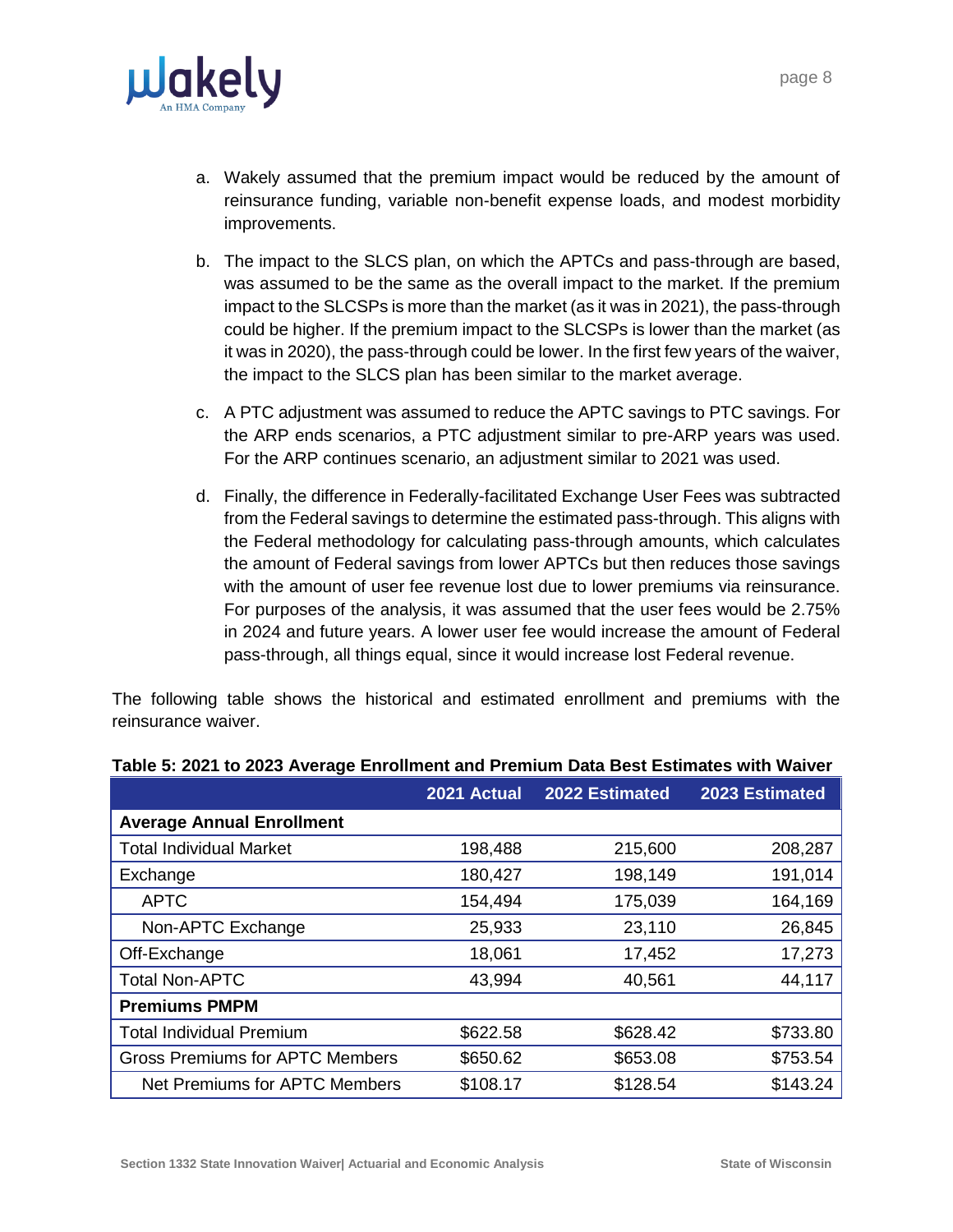

|                                      |          | 2021 Actual 2022 Estimated | 2023 Estimated |
|--------------------------------------|----------|----------------------------|----------------|
| APTC                                 | \$542.45 | \$524.54                   | \$610.30       |
| Total Annual Dollars <sup>9</sup>    |          |                            |                |
| Total Individual Premiums (millions) | \$1,483  | \$1,626                    | \$1,834        |
| Total APTCs (millions)               | \$1,006  | \$1,102                    | \$1,202        |

# <span id="page-24-0"></span>Beyond 2024

For years beyond 2024, Wakely made the following assumptions specific to the best estimate, where ARP does not extend past 2022:

- 1. Baseline premiums (both total individual and on-Exchange) as well as Gross Premium Amounts for individuals with APTC were trended by the Office of the Actuaries National Health Expenditure spending for each year of the 5-year window, starting in 2025.<sup>10</sup>
- 2. APTC Net Premiums were increased 3.0% annually after 2023 to account for indexing.
- 3. Enrollment was assumed constant. That is, the impact of ARP and the end of the PHE are assumed to be complete as of 2024.
- 4. The impact of reinsurance was assumed to reduce claims by \$230 million in each year.

# <span id="page-24-1"></span>Alternative Scenarios

Wakely estimated two additional 2024 scenarios to analyze the robustness of the initial findings. Instead of analyzing various scenarios, Wakely focused on analyzing a "low" and a "high" scenario where many of the assumptions would result in lower/higher APTC savings. These scenarios are intended to be end points for a reasonable range of scenarios.

The first alternative scenario, the "low" scenario, assumes lower enrollment than the best scenario. Enrollment could be lower based on the exact timing of the ending of the PHE, the exact economic conditions at the time of redetermination ending, as well as the ability for Exchanges to attract newly eligible enrollees. Given the uncertainty, Wakely set enrollment for this scenario equal to 2019 enrollment. Additionally, Wakely adjusted premiums to increase at a lower rate than in the best estimate. Further, net premiums were estimated to be higher (and thus, APTCs lower) to account for the potential for higher attrition among low income enrollees.

<sup>&</sup>lt;sup>9</sup> Note total premiums and APTCs are rounded.

<sup>10</sup> [https://www.cms.gov/Research-Statistics-Data-and-Systems/Statistics-Trends-and-](https://www.cms.gov/Research-Statistics-Data-and-Systems/Statistics-Trends-and-Reports/NationalHealthExpendData/)

[Reports/NationalHealthExpendData/](https://www.cms.gov/Research-Statistics-Data-and-Systems/Statistics-Trends-and-Reports/NationalHealthExpendData/) Table 17. Premiums were trended by spending per enrollee for direct purchase.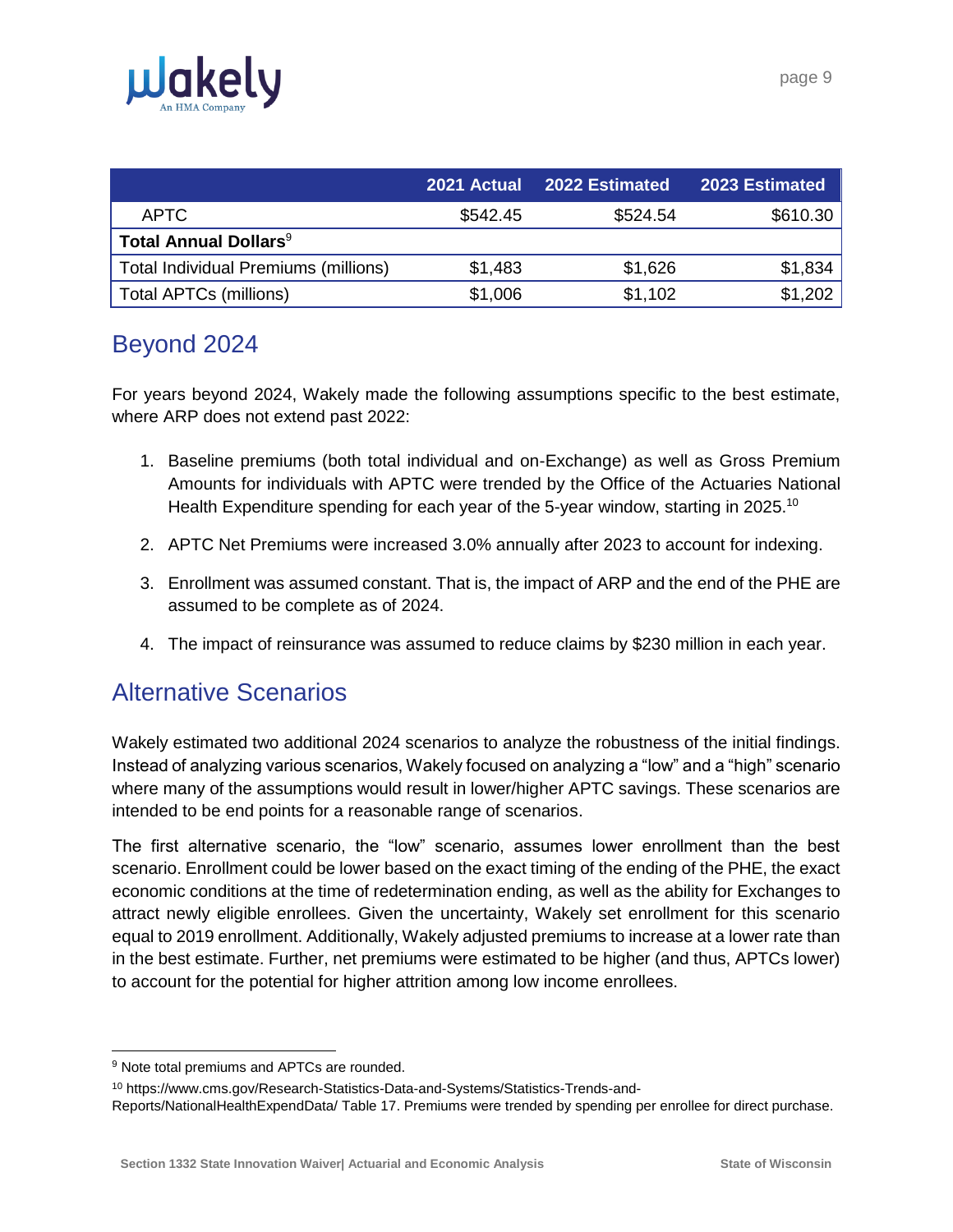



The second alternative scenario, the "high" scenarios, assumes the enhanced premium subsidy provisions under ARP are extended beyond 2022. We reflected an increase in enrollment as a result. We also increased enrollment to account for the potential for the family glitch regulation, which would allow dependents to be eligible for subsidies. Premiums were assumed to be higher and net premiums lower (and thus, APTCs higher) than the best estimate.

Each scenario produced a decrease in the state average premiums PMPM in 2024 between 9.9% and 11.4%. In both alternative scenarios, the lower premiums resulted in more enrollees in the individual market. Finally, in both alternative scenarios, the combined lower premiums (including decreased APTC PMPMs) resulted in fewer Federal dollars being spent in 2024 as a result of the reinsurance program and waiver extension elements relative to the baseline.

Scenario 1 is the best estimate scenario. This scenario was used for the 5-year economic analysis.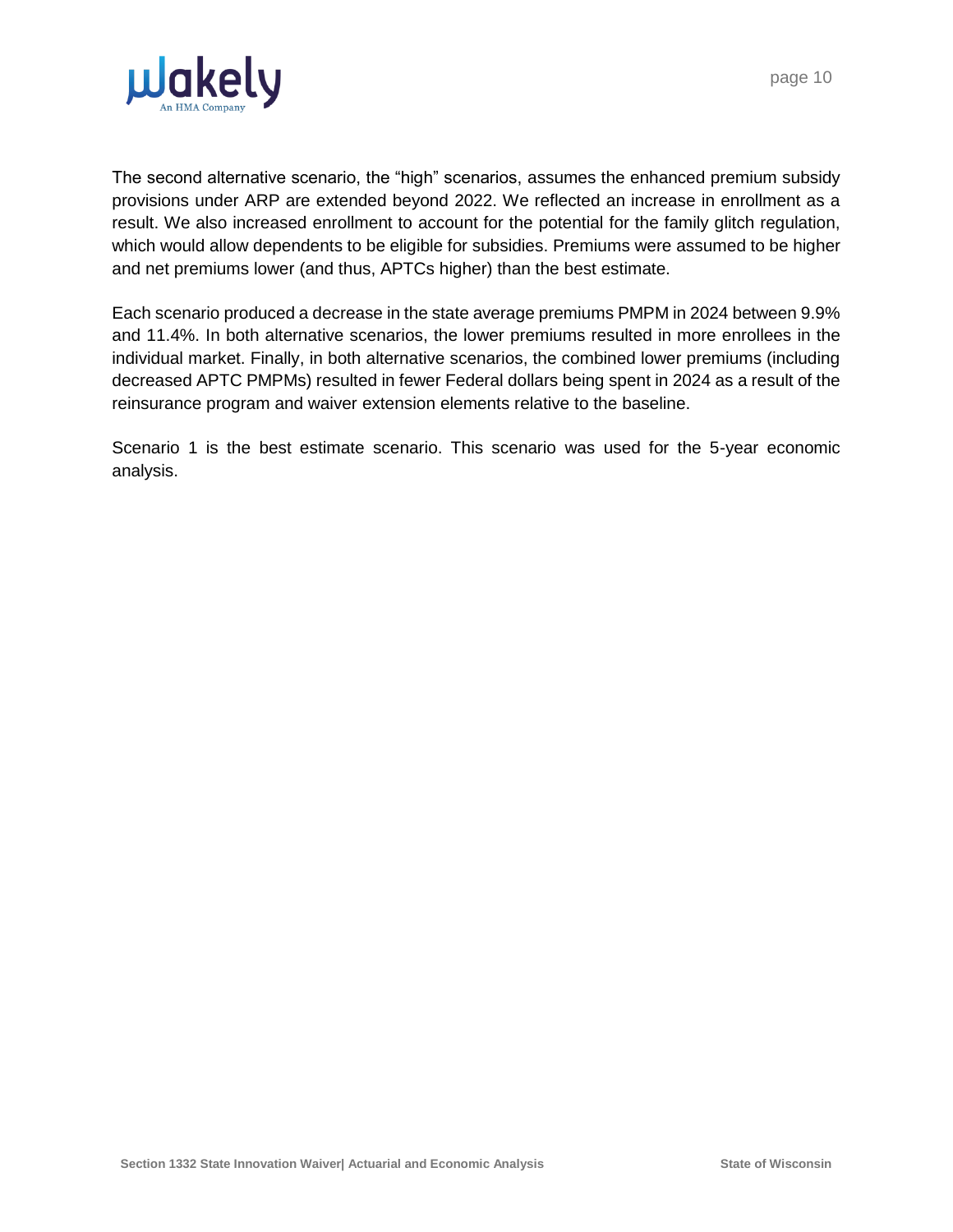

| <b>Scenario</b>                             | 1                    | $\overline{2}$    | $\overline{3}$  |
|---------------------------------------------|----------------------|-------------------|-----------------|
| <b>Description</b>                          | <b>No ARP - Best</b> | <b>No ARP-Low</b> | <b>ARP-High</b> |
| <b>Baseline</b>                             |                      |                   |                 |
| <b>Total Individual Enrollment</b>          | 196,800              | 193,200           | 207,800         |
| <b>Exchange Enrollment</b>                  | 179,800              | 175,700           | 190,000         |
| <b>APTC Enrollment</b>                      | 158,800              | 150,300           | 169,800         |
| <b>Total Individual Premium PMPM</b>        | \$875.24             | \$850.47          | \$945.95        |
| Exchange Premium PMPM                       | \$886.73             | \$861.64          | \$919.12        |
| <b>APTC PMPM</b>                            | \$751.25             | \$718.44          | \$812.46        |
| Total Individual Premiums (millions)        | \$2,067              | \$1,972           | \$2,359         |
| <b>Total APTCs (millions)</b>               | \$1,432              | \$1,296           | \$1,655         |
| <b>With Reinsurance Waiver</b>              |                      |                   |                 |
| <b>Reduction in Premiums</b>                | $-11.4%$             | $-11.9%$          | $-9.9%$         |
| <b>Total Individual Premium PMPM</b>        | \$775.82             | \$749.08          | \$851.95        |
| <b>Exchange Premium PMPM</b>                | \$786.00             | \$758.92          | \$827.79        |
| <b>APTC PMPM</b>                            | \$649.15             | \$614.32          | \$719.89        |
| Percent Change in Total Enrollment          | 1.0%                 | 1.1%              | 0.8%            |
| <b>Total Individual Enrollment</b>          | 198,700              | 195,400           | 209,400         |
| <b>Exchange Enrollment</b>                  | 180,900              | 177,000           | 190,900         |
| <b>APTC Enrollment</b>                      | 158,800              | 150,300           | 169,800         |
| <b>Total Individual Premiums (millions)</b> | \$1,850              | \$1,756           | \$2,141         |
| <b>Total APTCs (millions)</b>               | \$1,237              | \$1,108           | \$1,467         |
| <b>Total Waiver Savings</b>                 |                      |                   |                 |
| <b>Estimated APTC Savings (millions)</b>    | \$195                | \$188             | \$189           |
| <b>Estimated PTC Adjustment</b>             | 95.6%                | 95.6%             | 97.9%           |
| <b>Adjustment for User Fees</b>             | $($ \$6)             | (\$6)             | (\$6)           |
| <b>Estimated Federal Savings (millions)</b> | \$180                | \$174             | \$179           |

#### **Table 6: Summary of Alternative Scenario Results for 2024**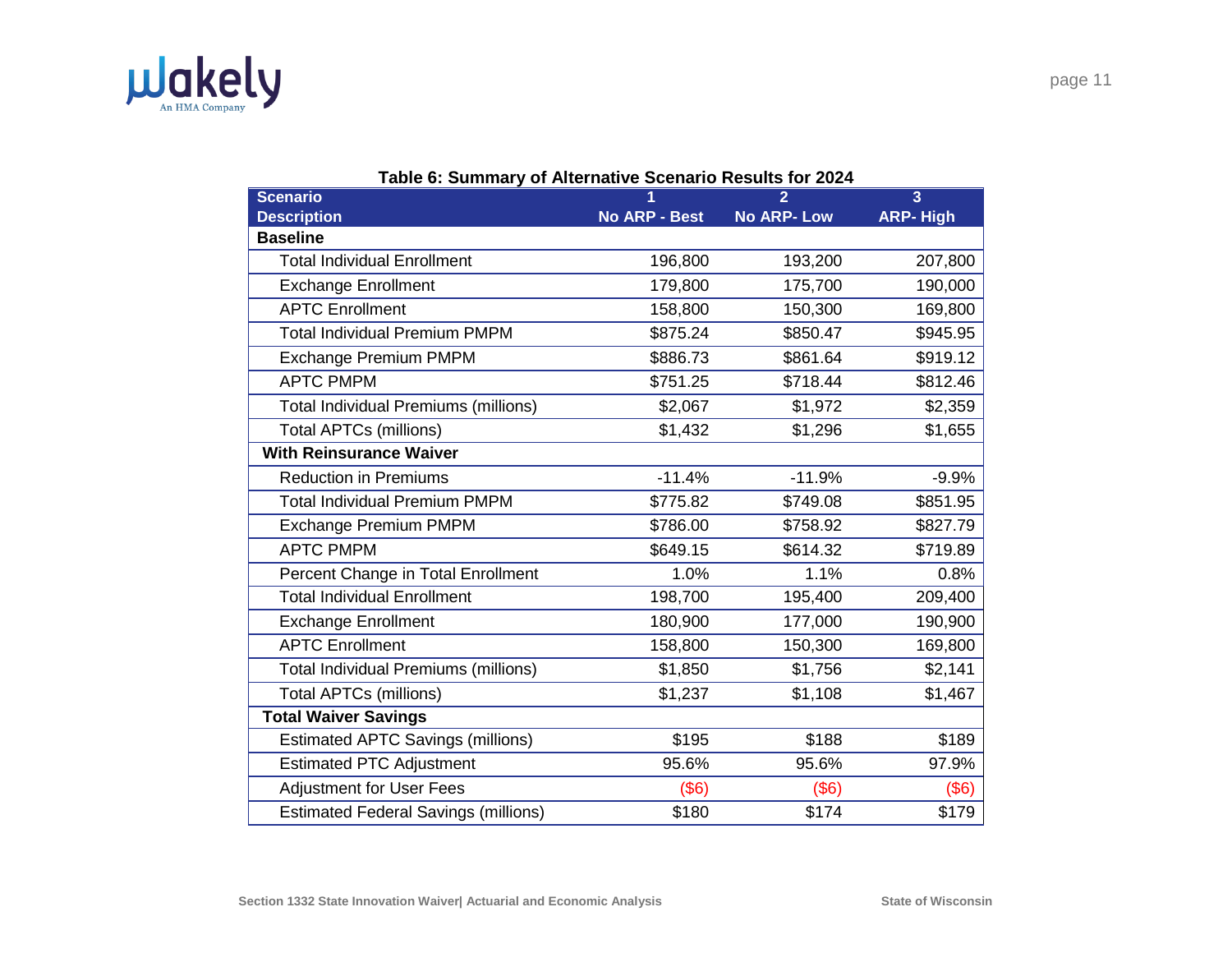

| <b>Description</b>                          | 2024     | 2025     | 2026     | 2027       | 2028       |
|---------------------------------------------|----------|----------|----------|------------|------------|
| <b>Baseline</b>                             |          |          |          |            |            |
| <b>Total Individual Enrollment</b>          | 196,800  | 196,800  | 196,800  | 196,800    | 196,800    |
| <b>Exchange Enrollment</b>                  | 179,800  | 179,800  | 179,800  | 179,800    | 179,800    |
| <b>APTC Enrollment</b>                      | 158,800  | 158,800  | 158,800  | 158,800    | 158,800    |
| <b>Total Individual Premium PMPM</b>        | \$875.24 | \$913.75 | \$954.87 | \$997.84   | \$1,042.74 |
| <b>Exchange Premium PMPM</b>                | \$886.73 | \$925.75 | \$967.41 | \$1,010.94 | \$1,056.43 |
| <b>APTC PMPM</b>                            | \$751.25 | \$786.37 | \$824.04 | \$863.47   | \$904.74   |
| <b>Total Individual Premiums (millions)</b> | \$2,067  | \$2,158  | \$2,255  | \$2,357    | \$2,463    |
| <b>Total APTCs (millions)</b>               | \$1,432  | \$1,499  | \$1,570  | \$1,645    | \$1,724    |
| <b>With Reinsurance Waiver</b>              |          |          |          |            |            |
| <b>Reduction in Premiums</b>                | $-11.4%$ | $-10.9%$ | $-10.4%$ | $-10.0%$   | $-9.5%$    |
| <b>Total Individual Premium PMPM</b>        | \$775.82 | \$814.47 | \$855.61 | \$898.49   | \$943.42   |
| Exchange Premium PMPM                       | \$786.00 | \$825.17 | \$866.84 | \$910.28   | \$955.81   |
| <b>APTC PMPM</b>                            | \$649.15 | \$684.42 | \$722.11 | \$761.44   | \$802.75   |
| Percent Change in Total Enrollment          | 1.0%     | 0.9%     | 0.8%     | 0.8%       | 0.8%       |
| <b>Total Individual Enrollment</b>          | 198,700  | 198,500  | 198,400  | 198,400    | 198,300    |
| <b>Exchange Enrollment</b>                  | 180,900  | 180,700  | 180,700  | 180,700    | 180,600    |
| <b>APTC Enrollment</b>                      | 158,800  | 158,800  | 158,800  | 158,800    | 158,800    |
| Total Individual Premiums (millions)        | \$1,850  | \$1,940  | \$2,037  | \$2,139    | \$2,245    |
| <b>Total APTCs (millions)</b>               | \$1,237  | \$1,304  | \$1,376  | \$1,451    | \$1,530    |
| <b>Total Waiver Savings</b>                 |          |          |          |            |            |
| <b>Estimated APTC Savings (millions)</b>    | \$195    | \$194    | \$194    | \$194      | \$194      |
| <b>Estimated PTC Adjustment</b>             | 95.6%    | 95.6%    | 95.6%    | 95.6%      | 95.6%      |
| <b>Adjustment for User Fees</b>             | (\$6)    | (\$6)    | (\$6)    | (\$6)      | (\$6)      |
| <b>Estimated Federal Savings (millions)</b> | \$180    | \$180    | \$180    | \$180      | \$180      |

**Table 7: Baseline Data and Detailed Results after Reinsurance and Waiver Extension, by Year<sup>11</sup>**

page 12

<sup>&</sup>lt;sup>11</sup> Please Appendix B for total federal savings net of federal losses under the reinsurance program.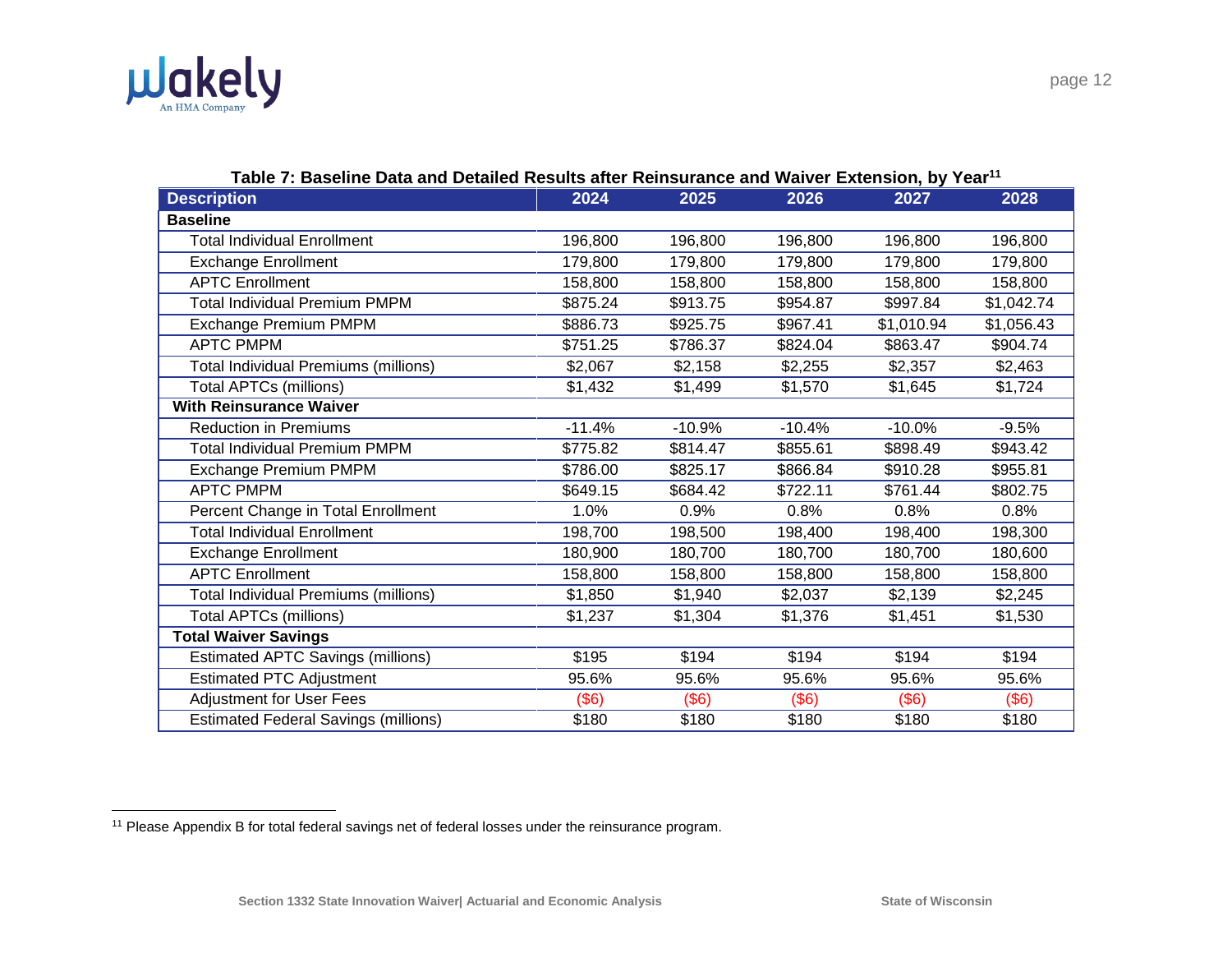

# Appendix B – Guardrail Requirements

# <span id="page-28-1"></span><span id="page-28-0"></span>Guardrail Impact for the Reinsurance Waiver

### <span id="page-28-2"></span>**Scope of Coverage Requirement**

In order for a 1332 waiver to be accepted, the waiver must demonstrate that the changes will provide coverage to at least a comparable number of residents as would have been provided coverage without the waiver. Our analysis estimates that the waiver would provide for at least a comparable number of enrollees (and most likely a greater number of individuals covered). This is due both to premium reductions and to making more individuals eligible for subsidies.

## <span id="page-28-3"></span>**Affordability Requirement**

In order for a 1332 waiver to be accepted, the waiver must demonstrate that the changes will provide coverage, premiums, and cost-sharing protections that keep care at least as affordable as would be provided absent the waiver and provide coverage to at least a comparable number of residents as would have been provided absent the waiver. Generally, we expect premiums to be lower than they otherwise would have been each year of the waiver. Cost sharing for plans will remain similar. Our analysis estimates that the waiver would provide for at least as affordable coverage for residents (and most likely greater affordability for residents).

### <span id="page-28-4"></span>**Comprehensiveness of Coverage Requirement**

In order for a 1332 waiver to be accepted, the waiver must demonstrate that it will provide coverage that is at least as comprehensive as would be provided absent the waiver. This waiver will not result in any changes to the EHB benchmark or actuarial value requirements and, as such, will not have any impact on the comprehensiveness of coverage for residents. To the extent that additional individuals gain coverage, that will increase the number with comprehensive coverage.

## <span id="page-28-5"></span>**Deficit Neutrality Requirement**

#### **PTCS**

Since PTCs are benchmarked to the SLCSP, the decrease in premiums (specifically the SLCSP) will result in lower per person PTC amounts in 2023. Since enrollees who have PTCs are generally unaffected by changes in gross premiums, due to the subsidies shielding them from premium increases, the introduction of reinsurance is not expected to decrease the number of enrollees with PTCs. Due to the combination of a non-decreasing number of enrollees with APTCs and a decrease in premiums, which is connected to PTC amounts, Wakely's analysis estimates that the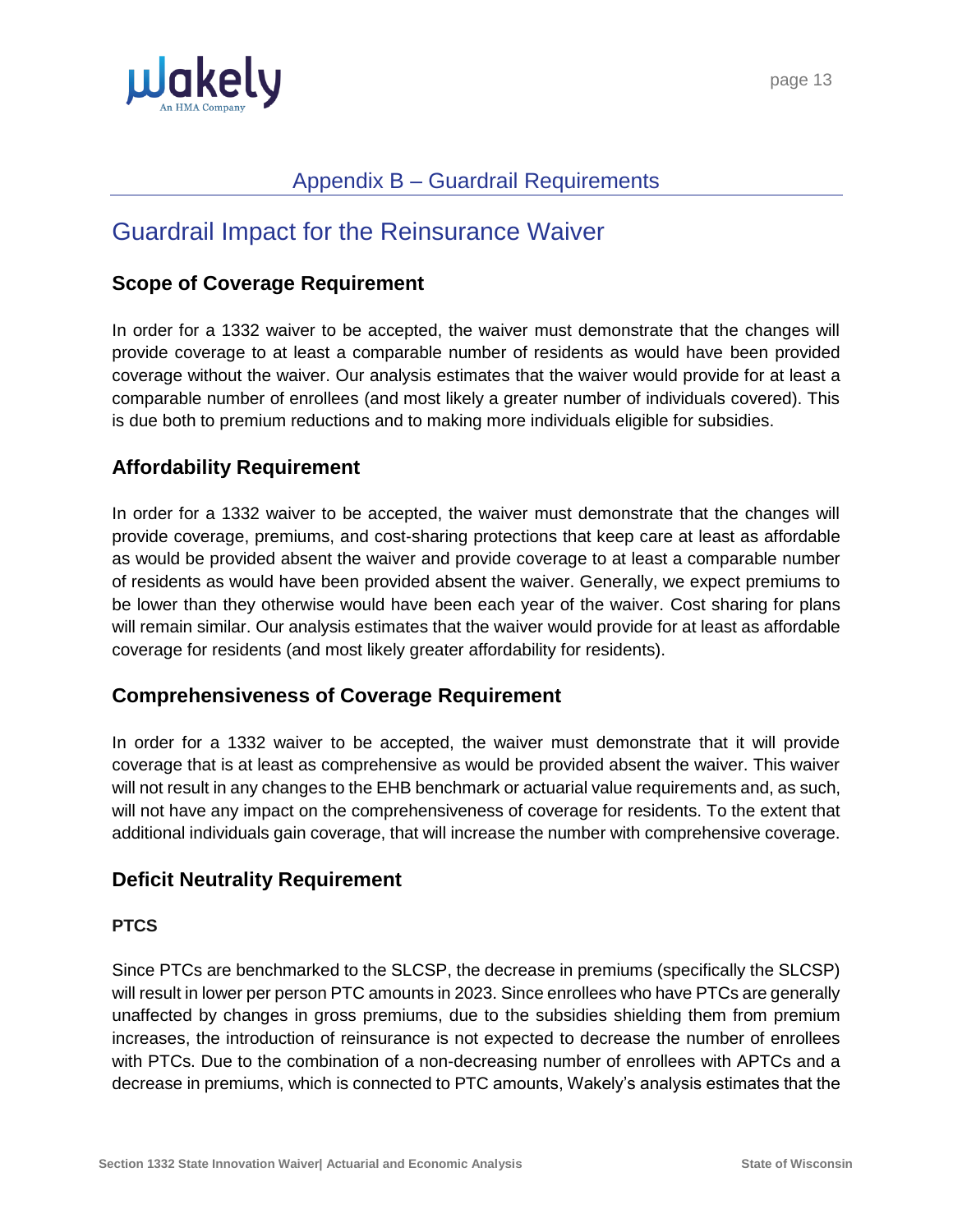

overall aggregate amount of PTCs will be lower each year over the 5-year window, as shown in the prior Table 7.

Additionally, as can be seen in the following table, each year of the waiver would result in a lower second-lowest cost silver premium and consequently lower premium tax credits.

| with and without Reinsurance and Waiver Extension, by Year |                                      |          |          |          |          |  |
|------------------------------------------------------------|--------------------------------------|----------|----------|----------|----------|--|
|                                                            | 2026<br>2027<br>2028<br>2024<br>2025 |          |          |          |          |  |
| <b>Baseline</b>                                            |                                      |          |          |          |          |  |
| <b>State Average</b>                                       | \$588.17                             | \$613.88 | \$641.42 | \$670.28 | \$700.35 |  |
| <b>With Waiver</b>                                         |                                      |          |          |          |          |  |
| <b>State Average</b>                                       | \$521.35                             | \$547.18 | \$574.74 | \$603.54 | \$633.64 |  |

# **Table 8: Second Lowest Cost Silver Plan Premium PMPM,**

## <span id="page-29-0"></span>**Offsets to PTC Savings**

#### **EXCHANGE USER FEE**

Since the Exchange in Wisconsin is operated by HHS, there is additional loss of Federal revenue (via Exchange user fee). These costs are included in the calculations as an offset to the PTC savings.

#### **OTHER FEDERAL IMPACTS**

Wakely did not directly estimate the impact of the proposed waiver on the collections related to, small business tax credit or income taxes. It is unlikely that any of these would have a significant impact on the overall savings. $12$ 

#### **GROUP MARKET**

A detailed analysis of the group market was not completed. It is not expected that the waiver will have an impact on the large group, federal employee health benefits program, and other health programs in the state. In particular, we do not expect enrollment migration from the group market to the individual market as a result of the waiver. Prior research on the effects of the ACA showed no impact on Employer Sponsored Insurance.<sup>13</sup>

<sup>12</sup> http://mn.gov/commerce-stat/pdfs/mn-1332-actuarial-analysis.pdf

<sup>13</sup>https://dash.harvard.edu/bitstream/handle/1/28547756/Frean%20Gruber%20Sommers%20NEJM%20ACA%20Pers pective%202016.pdf?sequence=1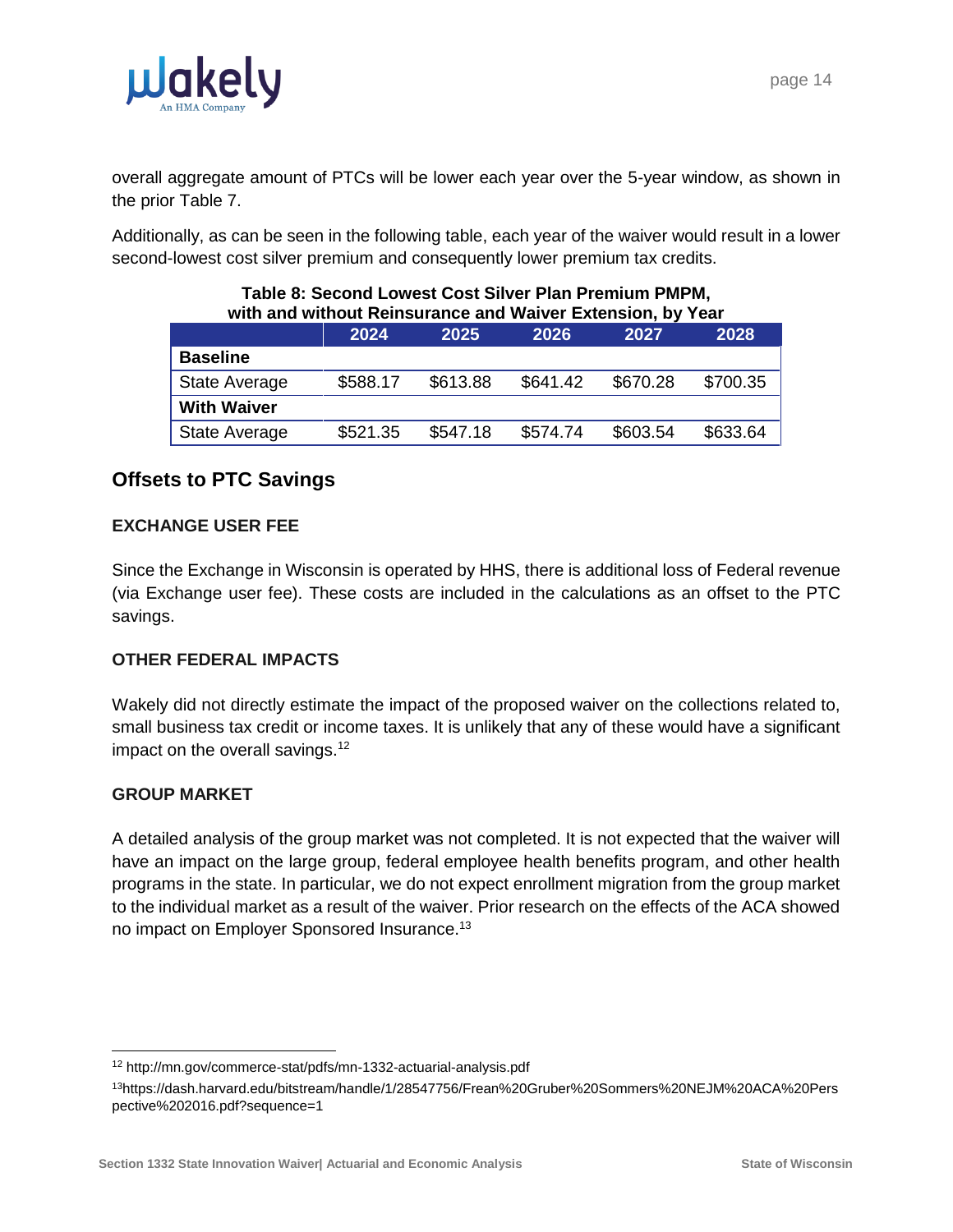

# Appendix C - Reliances

<span id="page-30-0"></span>The following is a list of the data Wakely relied on for the analysis:

- 1. Issuer submitted premium and enrollment information for 2021 and emerging 2022 data through June, including APTC information
- 2. Issuer submitted paid claim continuance tables for 2021
- 3. 2021 Final Marketplace Special Enrollment Period Report released by CMS<sup>14</sup>
- 4. National Health Expenditure Data from CMS<sup>15</sup>
- 5. CMS' Section 1332 Tentative Pass-Through Payments for 2021<sup>16</sup>
- 6. Method for Calculation of Section 1332 Waiver 2021 Premium Tax Credit Pass-through Key Amounts<sup>17</sup>
- 7. CBO Modeling of the impact of ARP<sup>18</sup>
- 8. CBO's Price Sensitivity of Demand for Nongroup Health Insurance<sup>19</sup>
- 9. CEA's Understanding Recent Developments In The Individual Health Insurance Market $^{20}$
- 10. Health Insurance Demand and the Generosity of Benefits: Fixed Effects Estimates of the Price Elasticity<sup>21</sup>
- 11. Buettgens, Matthew and Jessica Banthin. 20221. "Changing the Family Glitch" Would Make Health Coverage More Affordable for Many Families". Urban Institute
- 12. Wakely made some assumptions in working with the available data. These assumptions may impact the results of the analyses and were reviewed by Wisconsin for reasonability.

<sup>14</sup> https://www.hhs.gov/sites/default/files/2021-sep-final-enrollment-report.pdf

<sup>15</sup> https://www.cms.gov/Research-Statistics-Data-and-Systems/Statistics-Trends-and-

Reports/NationalHealthExpendData/NationalHealthAccountsProjected.html

<sup>16</sup> https://www.cms.gov/files/document/key-components1332-pass-througharp-update.xlsx

<sup>17</sup> https://www.cms.gov/CCIIO/Programs-and-Initiatives/State-Innovation-Waivers/Downloads/1332-OTA-Methodology-Pass-through-Amounts-ARP-Sept-2021.pdf

<sup>18</sup> https://www.cbo.gov/system/files/2021-02/hwaysandmeansreconciliation.pdf

<sup>19</sup> https://www.cbo.gov/sites/default/files/cbofiles/ftpdocs/66xx/doc6620/08-24-healthinsurance.pdf 20

https://obamawhitehouse.archives.gov/sites/default/files/page/files/201701\_individual\_health\_insurance\_market\_cea \_issue\_brief.pdf

<sup>21</sup> https://ideas.repec.org/a/bpj/fhecpo/v12y2009i2n3.html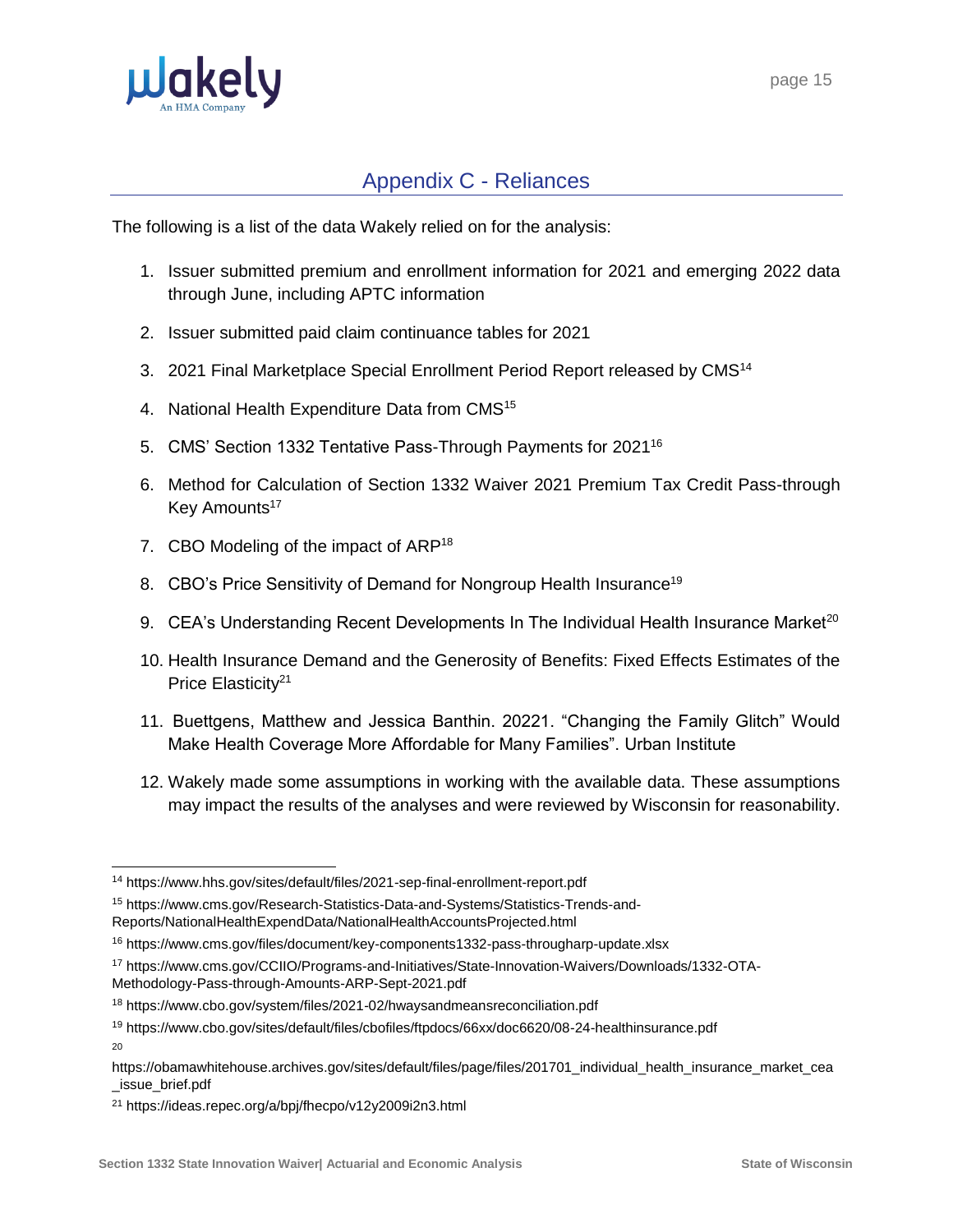

The following are additional reliances and caveats that could have an impact on results:

- 1. Data Limitations. Wakely received data submissions for full year 2021 and emerging 2022 experience from insurers offering individual market ACA-compliant plans. Wakely relied on the data submitted from all insurers for significant portions of this analysis. We reviewed the data for reasonability, but we did not audit the data. To the extent that the data is not correct, the results of this analysis will be impacted.
- 2. Political Uncertainty. There is significant policy uncertainty. Future federal actions in regards to American Rescue Plan, silver-loading, prescription drugs or other material changes to the Affordable Care Act could significantly change premiums and enrollment in 2023 or future years. In particular, extension of the American Rescue Plan of passage or other changes to premium subsidies could impact pass-through, enrollment or premiums. State political reactions to changes in the individual market could alter the results.
- 3. Enrollment Uncertainty. Additionally, there is enrollment uncertainty. Beyond changes to potential rates and policy, individual enrollee responses to these changes also have uncertainty. All of these uncertainties result in limitations in providing point estimates on impacts of a 1332 waiver.
- 4. Premium Uncertainty. Given that several recent changes to statutory and regulatory rules of the individual market (e.g., American Rescue Plan) have not reached steady state in their effects on the individual market, there is uncertainty in how insurers may respond in their 2023 premiums.
- 5. COVID and Public Health Emergency Related Uncertainty. There remains significant uncertainty as to the effects the COVID pandemic will have on enrollment, premiums, health care utilization, the economy, and other factors. Additionally, the ending of the Public Health Emergency could result in a number of individuals transitioning from Medicaid to the individual market, and potentially ultimately to the group market.
- 6. Pass-Through Uncertainty. Ultimately, the Department of Health and Human Services and the Department of Treasury model the pass-through amounts. The extent to which the assumptions, methodology, or calculations differ from Wakely's could result in different amounts.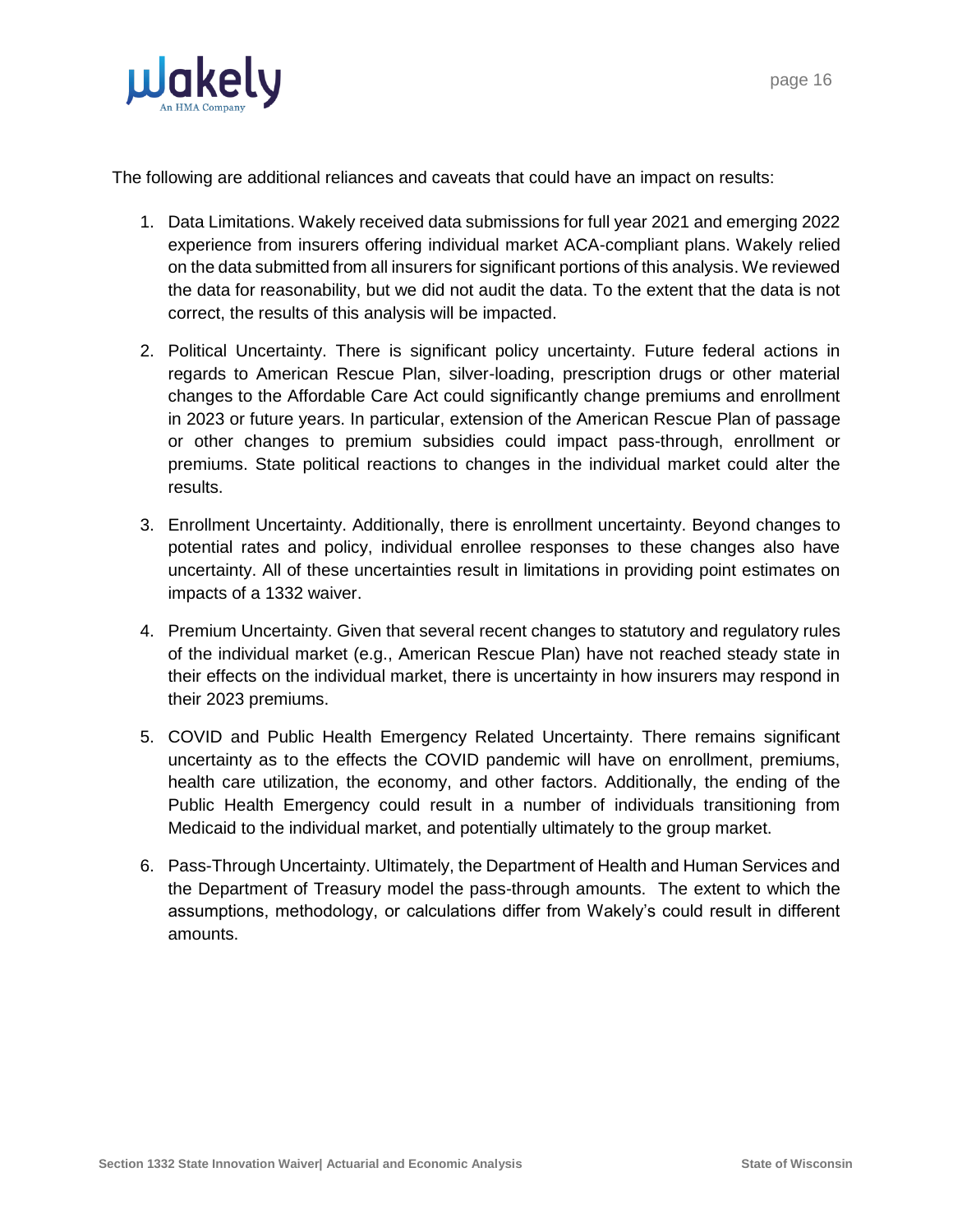

# Appendix D – Disclosures and Limitations

<span id="page-32-0"></span>**Responsible Actuary.** Julie Peper is the actuary responsible for this communication. They are both Members of the American Academy of Actuaries. Julie is a Fellow of the Society of Actuaries and Brittney is an Associate of the Society of Actuaries. They meet the Qualification Standards of the American Academy of Actuaries to issue this report. Michael Cohen and Matt Cornish contributed significantly to the analysis and contents of this report.

**Intended Users.** This information has been prepared for the sole use of the management of Wisconsin. Wakely understands that the report will be made public and used in the 1332 waiver process. Distribution to such parties should be made in its entirety and should be evaluated only by qualified users. The parties receiving this report should retain their own actuarial experts in interpreting results. This information is proprietary.

**Risks and Uncertainties**. The assumptions and resulting estimates included in this report and produced by the modeling are inherently uncertain. The extent to which the enrollment experience for 2022 is different than expected results could be affected. Users of the results should be qualified to use it and understand the results and the inherent uncertainty. Actual results may vary, potentially materially, from our estimates. Wakely does not warrant or guarantee that Wisconsin will attain the estimated values included in the report. It is the responsibility of those receiving this output to review the assumptions carefully and notify Wakely of any potential concerns.

**Conflict of Interest.** Wakely provides actuarial services to a variety of clients throughout the health industry. Our clients include commercial, Medicare, and Medicaid health plans, the federal government and state governments, medical providers, and other entities that operate in the domestic and international health insurance markets. Wakely has implemented various internal practices to reduce or eliminate conflict of interest risk in serving our various clients. Except as noted here, the responsible actuary is financially independent and free from conflict concerning all matters related to performing the actuarial services underlying this analysis. In addition, Wakely is organizationally and financially independent to the State of Wisconsin.

**Data and Reliance.** We have relied on others for data and assumptions used in the assignment. We have reviewed the data for reasonableness, but have not performed any independent audit or otherwise verified the accuracy of the data/information. If the underlying information is incomplete or inaccurate, our estimates may be impacted, potentially significantly. The information included in the 'Data and Methodology' and 'Reliances and Caveats' sections identifies the key data and assumptions.

**Subsequent Events.** These analyses are based on the implicit assumption that the ACA will continue to be in effect in future years with no material change. Material changes in state or federal laws regarding health benefit plans or federal subsidy levels may have a material impact on the results included in this report. In addition, many of the assumptions are based on the initial 2022 experiences. Change in emerging 2022 enrollment and experience could impact the results.